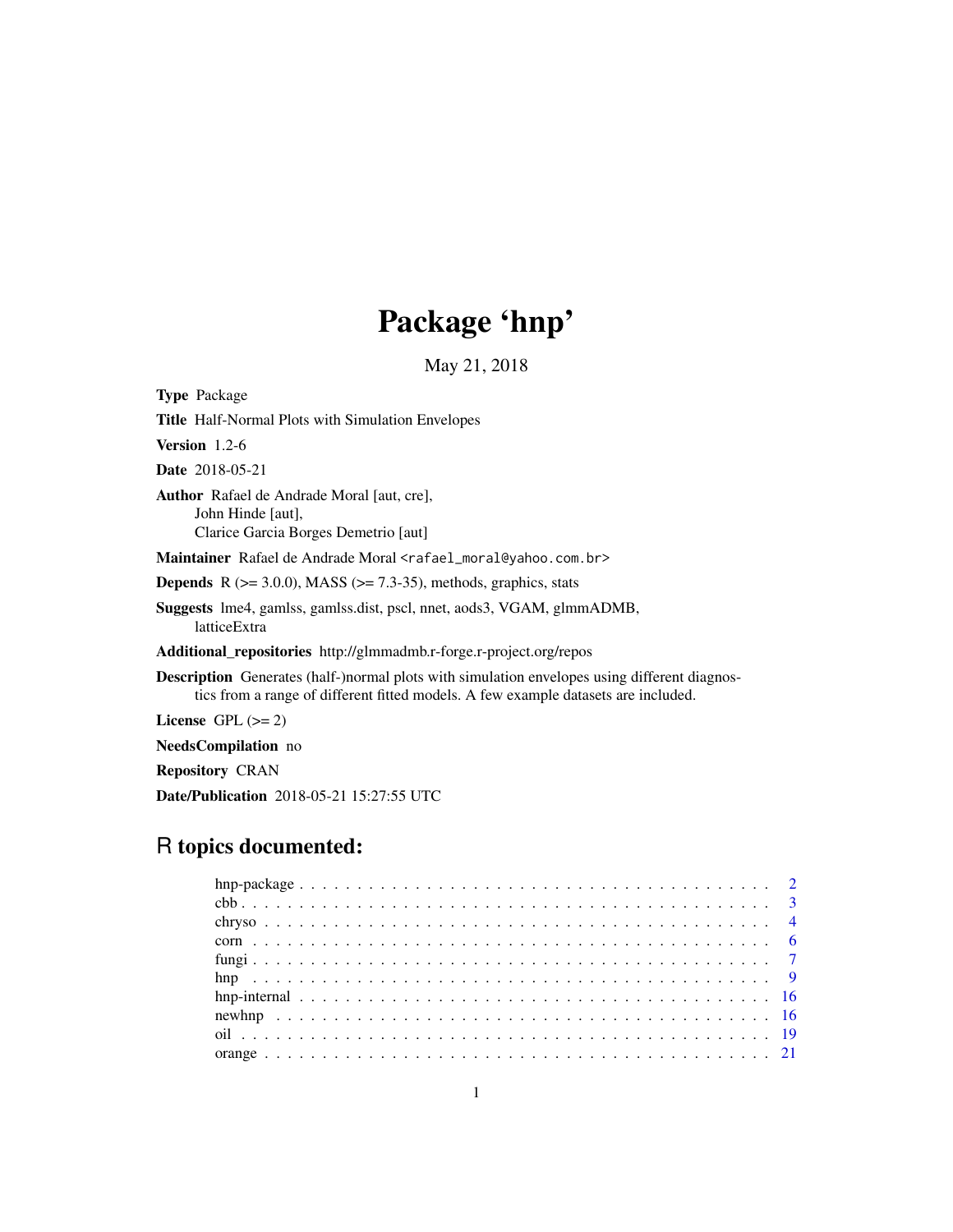### <span id="page-1-0"></span>2 hnp-package

| Index |  |  |  |  |  |  |  |  |  |  |  |  |  |  |  |  |  |  |  |  |  |  |
|-------|--|--|--|--|--|--|--|--|--|--|--|--|--|--|--|--|--|--|--|--|--|--|
|       |  |  |  |  |  |  |  |  |  |  |  |  |  |  |  |  |  |  |  |  |  |  |
|       |  |  |  |  |  |  |  |  |  |  |  |  |  |  |  |  |  |  |  |  |  |  |
|       |  |  |  |  |  |  |  |  |  |  |  |  |  |  |  |  |  |  |  |  |  |  |

hnp-package *Half-Normal Plots with Simulation Envelopes*

## Description

Generates (half-)normal plots with simulation envelopes for common diagnostics from fitted models for a range of model classes. The function hnp() is written so that it is relatively easy to extend it to new model classes and different diagnostics that are not already implemented. A few example datasets are included. The main functions are hnp and plot.hnp

#### Details

Package: hnp Type: Package Version: 1.2-6 Date: 2018-05-21 License: GPL version 2 or newer

Package includes two functions, hnp and plot.hnp, as well as seven data sets extracted from Demétrio et al (2014). Explanation on how to produce the half-normal plots with simulation envelopes can be found in Demétrio and Hinde (1997) and on the hnp function documentation. Data sets are based on entomology studies and the focus is on overdispersed data. Details on overdispersion models can be found in Hinde and Demétrio (1998). Special thanks to FAPESP and CNPq for funding.

### Author(s)

Rafael A. Moral, John Hinde and Clarice G. B. Demétrio Maintainer: Rafael Moral <rafael\_moral@yahoo.com.br>

### References

Moral, R. A., Hinde, J. and Demétrio, C. G. B. (2017) Half-normal plots and overdispersed models in R: the hnp package. Journal of Statistical Software 81(10):1-23.

Demétrio, C. G. B. and Hinde, J. (1997) Half-normal plots and overdispersion. GLIM Newsletter 27:19-26.

Hinde, J. and Demétrio, C. G. B. (1998) Overdispersion: models and estimation. Computational Statistics and Data Analysis 27:151-170.

Demétrio, C. G. B., Hinde, J. and Moral, R. A. (2014) Models for overdispersed data in entomology. In Godoy, W. A. C. and Ferreira, C. P. (Eds.) Ecological modelling applied to entomology. Springer.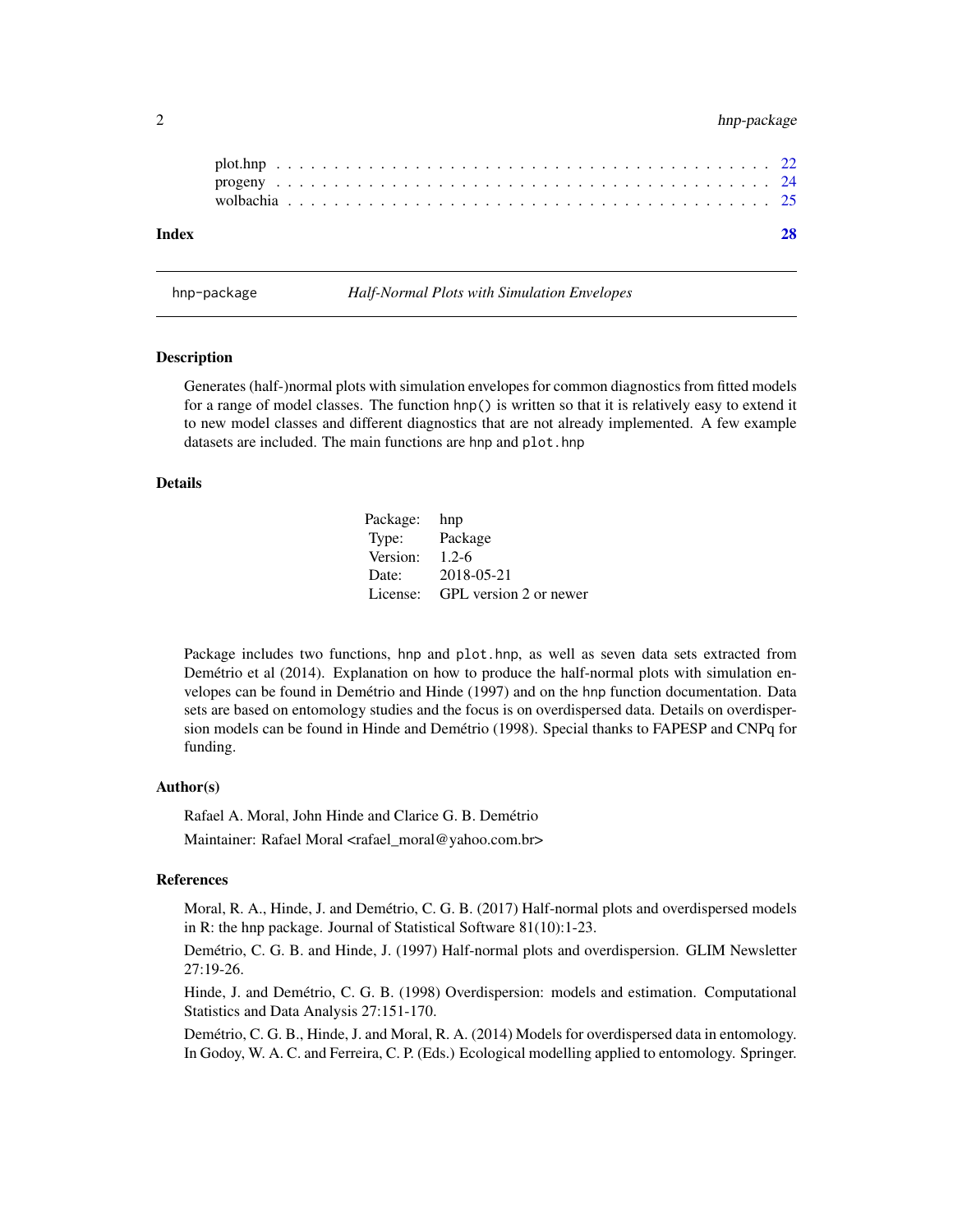### <span id="page-2-1"></span><span id="page-2-0"></span>Description

Data on counts of coffee berry borer obtained using different traps through time.

### Usage

data(cbb)

### Format

A data frame with 288 observations on the following 4 variables.

|  | week numeric week of observation $(1 \text{ to } 24)$ |
|--|-------------------------------------------------------|
|  | block factor levels I II III IV                       |
|  | trap factor levels CV F SF                            |
|  | count numeric number of observed insects              |

#### Details

The coffee berry borer is a major pest of commercial coffee. The insect directly attacks the coffee fruit in development causing severe losses in bean production and quality. This data set was obtained in an experiment conducted by Mota (2013), where three types of traps (SF, F, CV) were randomized in each of four equidistant lines (blocks) of a coffee field. Each week, over a 24 week period, the insects were removed from the traps and counted.

#### Source

Demétrio, C. G. B., Hinde, J. and Moral, R. A. (2014) Models for overdispersed data in entomology. In Godoy, W. A. C. and Ferreira, C. P. (Eds.) Ecological modelling applied to entomology. Springer.

### References

Mota, L. H. C. (2013) Desenvolvimento de armadilha de auto-inoculacao para o controlde de Hypothenemus hampei (Ferrari, 1867) (Coleoptera: Curculionidae) com Beauveria bassiana (Bals.) Vuil (Ascomycota: Hypocreales) em tecido sinetico. Master's dissertation, ESALQ-USP

```
data(cbb)
# exploratory plot
require(latticeExtra)
trellis.par.set(strip.background=list(col="lightgrey"))
useOuterStrips(xyplot(count ~ week | block + trap, data=cbb,
 layout=c(3,1),type="l", col=1, xlab="Week", ylab="Insect counts"))
```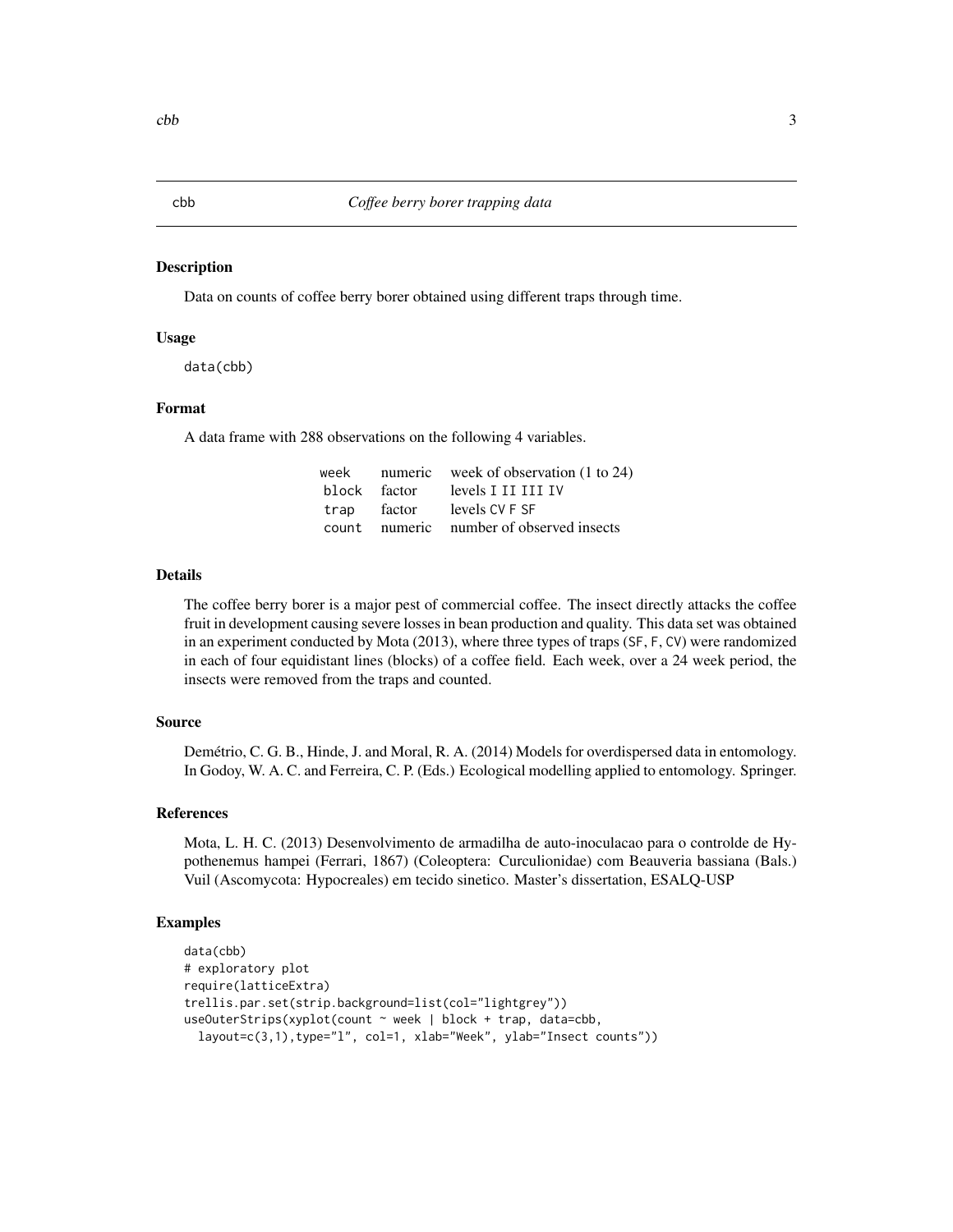<span id="page-3-0"></span>4 chrysological chrysological chrysological chrysological chrysological chrysological chrysological chrysological chrysological chrysological chrysological chrysological chrysological chrysological chrysological chrysologi

```
# Poisson fit
model1 <- glm(count ~ block + trap*factor(week),
              data=cbb, family=poisson)
anova(model1, test="Chisq")
sum(resid(model1, ty="pearson")^2)
summary(model1)
hnp(model1, sim=19, conf=1)
## Not run:
hnp(model1) # default call
## End(Not run)
# Quasi-Poisson fit
model2 <- glm(count ~ block + trap*factor(week), data=cbb,
              family=quasipoisson)
anova(model2, test="F")
summary(model2)
hnp(model2, sim=19, conf=1)
## Not run:
hnp(model2) # default call
## End(Not run)
## for discussion on the analysis of this data set,
## see Demetrio et al. (2014)
```
#### chryso Chrysoperla externa *mortality data*

### Description

Mortality of the predator *Chrysoperla externa* on different doses of lime sulphur, a substance used to control pests on trees.

### Usage

data(chryso)

### Format

A data frame with 24 observations on the following 4 variables.

| dead  | numeric count of dead C. externa specimens                       |
|-------|------------------------------------------------------------------|
| alive | numeric count of alive C. externa specimens                      |
| conc  | numeric lime sulphur concentration                               |
|       | log.conc numeric natural logarithm of lime sulphur concentration |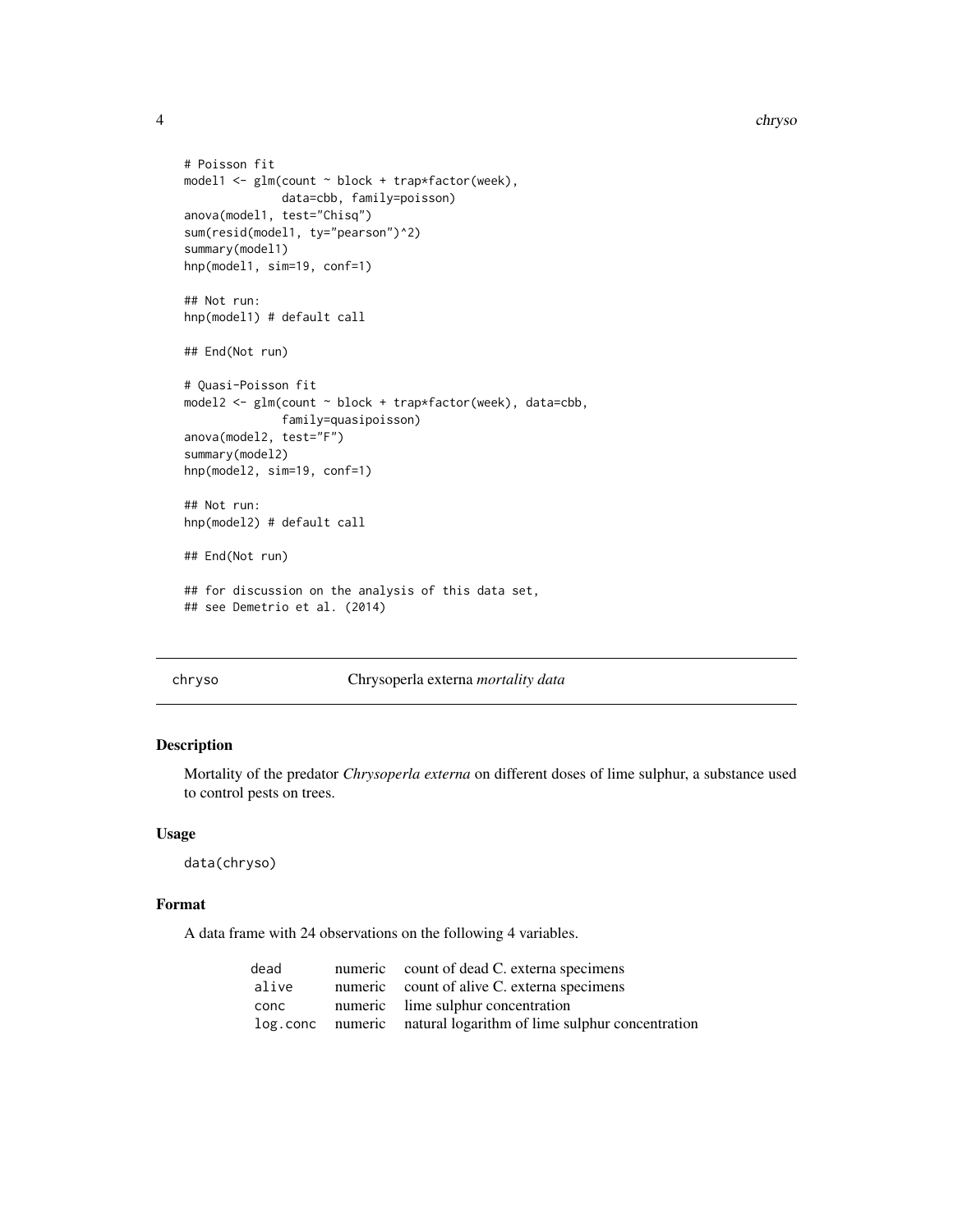#### chryso 5

### Details

The neuropteran *Chrysoperla externa* is a predator that acts as a natural enemy of the brown citrus aphid, *Toxoptera citricida*, which is among the most important citrus pests worldwide. A possible strategy to control *T. citricida* populations would be to use a substance called lime sulphur and the *C. externa* predator in combination, which may be beneficial as long as the lime sulphur has less effect on the predator than the prey. To explore this, Battel (2012) conducted an experiment with first-instar larvae of *Chrysoperla externa* exposed to different levels of lime sulphur. Specifically, twenty-four Orange Jessamine (*Murraya paniculata*) plants were sprayed with different concentrations (conc) of lime sulphur and up to seven first-instar larvae were placed on each plant. The experiment was set up in a completely randomized design with four treatments: lime sulphur concentrations at 0ppm (water control), 60ppm, 600ppm, and 6000ppm. The plants were observed until the predators reached the second instar and the number of larvae that died on each plant was recorded.

### Source

Demétrio, C. G. B., Hinde, J. and Moral, R. A. (2014) Models for overdispersed data in entomology. In Godoy, W. A. C. and Ferreira, C. P. (Eds.) Ecological modelling applied to entomology. Springer.

### References

Battel, A. P. M. B. (2012) Dinamica de predacao e resposta funcional em *Chrysoperla externa* (*Neuroptera: Chrysopidae*) sobre *Toxoptera citricida* (*Hemiptera: Aphididae*) aplicada a citricultura organica. Master's dissertation, ESALQ-USP

### Examples

data(chryso)

```
# fit model using conc levels both on log-scale and
# as a factor to produce simple analysis of deviance
model <- glm(cbind(dead, alive) ~ log.conc + factor(conc),
             family=binomial, data=chryso)
anova(model, test="Chisq")
# test adequacy of factor model using deviance and X2
1-pchisq(deviance(model), df.residual(model))
(X2 <- sum(residuals(model, type="pearson")^2))
1-pchisq(X2, df.residual(model))
model1 <- glm(cbind(dead, alive) ~ log.conc,
              family=binomial, data=chryso)
par(mfrow=c(1,2), cex=1.4)
with(chryso, plot(jitter(log.conc), dead/(dead+alive),
                  ylab="Proportion dead", xlab="log(conc+1)"))
x \le - seq(0, 8.7, .1)
pr <- predict(model1, data.frame(log.conc=x), ty="response")
lines(x, pr)
# half-normal plot
hnp(model1, xlab="Half-normal scores",
    ylab="Deviance residuals", pch=4)
```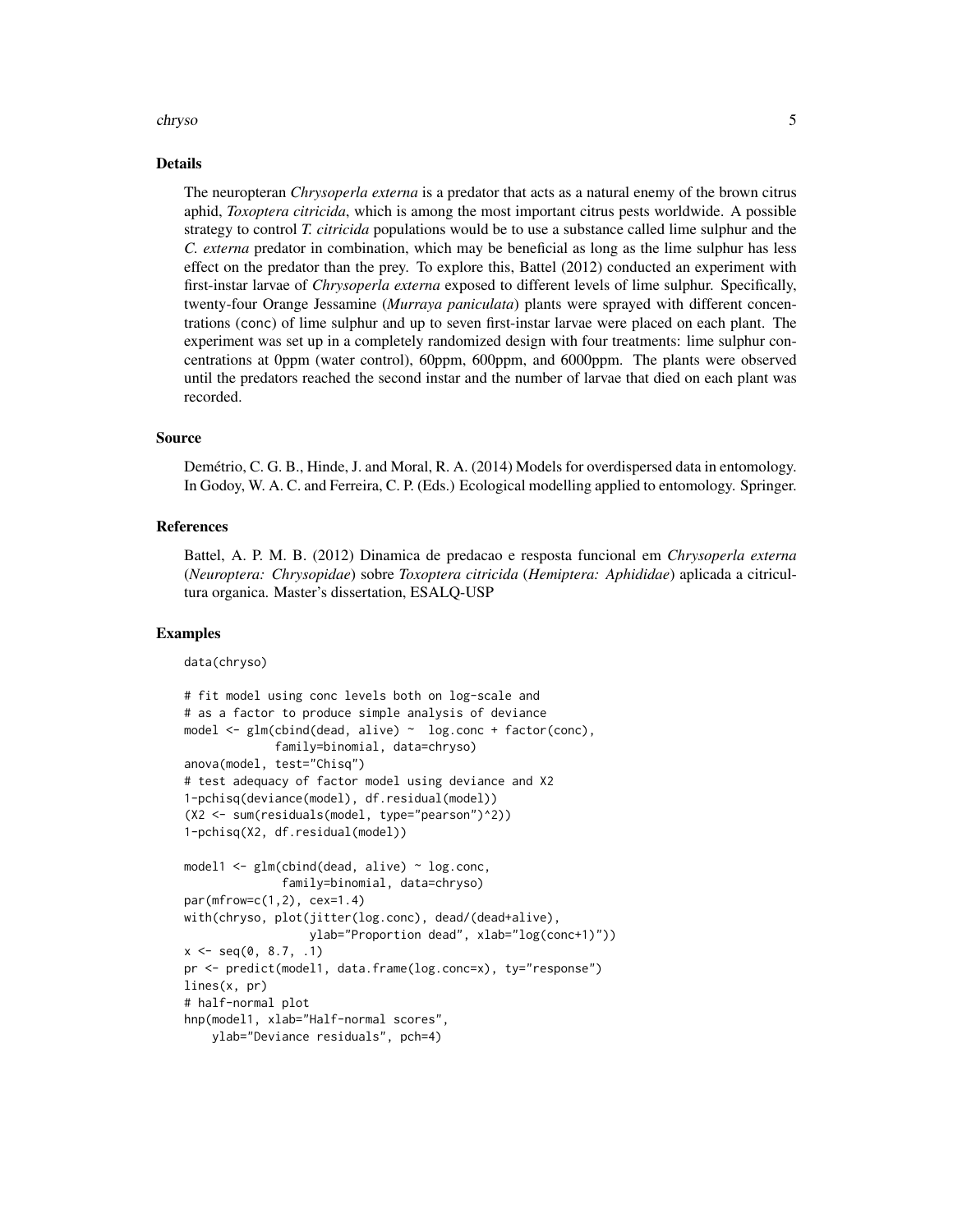```
require(MASS)
dose.p(model1, p=.10)
logLC10 <- dose.p(model1, p=.10)
LC10 <- exp(logLC10[[1]]) - 1
#95% CI on log-dose scale using transformation
c(logLC10[1]-2*attr(logLC10,'SE'),
  logLC10[1]+2*attr(logLC10,'SE'))
#95% CI on dose scale using transformation
c(exp(logLC10[1]-2*attr(logLC10,'SE'))-1,
  exp(logLC10[1]+2*attr(logLC10,'SE'))-1)
## for discussion on the analysis of this data set,
## see Demetrio et al. (2014)
```
#### corn *Corn damage data*

#### Description

Corn grain damage by the maize weevil, a major pest of stored maize worldwide.

#### Usage

data(corn)

### Format

A data frame with 40 observations on the following 3 variables.

|        | extract factor with levels leaf, branch, seed and control |
|--------|-----------------------------------------------------------|
| m      | numeric total number of corn grains                       |
| $\vee$ | numeric number of damaged corn grains                     |

### Details

A major pest of stored maize in Brazil is *Sitophilus zeamais*. In an experiment to assess the insecticide action of organic extracts of *Annona mucosa* (*Annonaceae*), Petri dishes containing 10g of corn were treated with extracts prepared with different parts of the plant (seeds, leaves and branches) at a concentration of 1500mg/kg or just water (control), using a completely randomized design with 10 replicates. Then 20 Sitophilus zeamais adults were placed in each Petri dish and, after 60 days, the numbers of damaged and undamaged corn grains were counted, see Ribeiro et al (2013).

### Source

Demétrio, C. G. B., Hinde, J. and Moral, R. A. (2014) Models for overdispersed data in entomology. In Godoy, W. A. C. and Ferreira, C. P. (Eds.) Ecological modelling applied to entomology. Springer.

<span id="page-5-0"></span>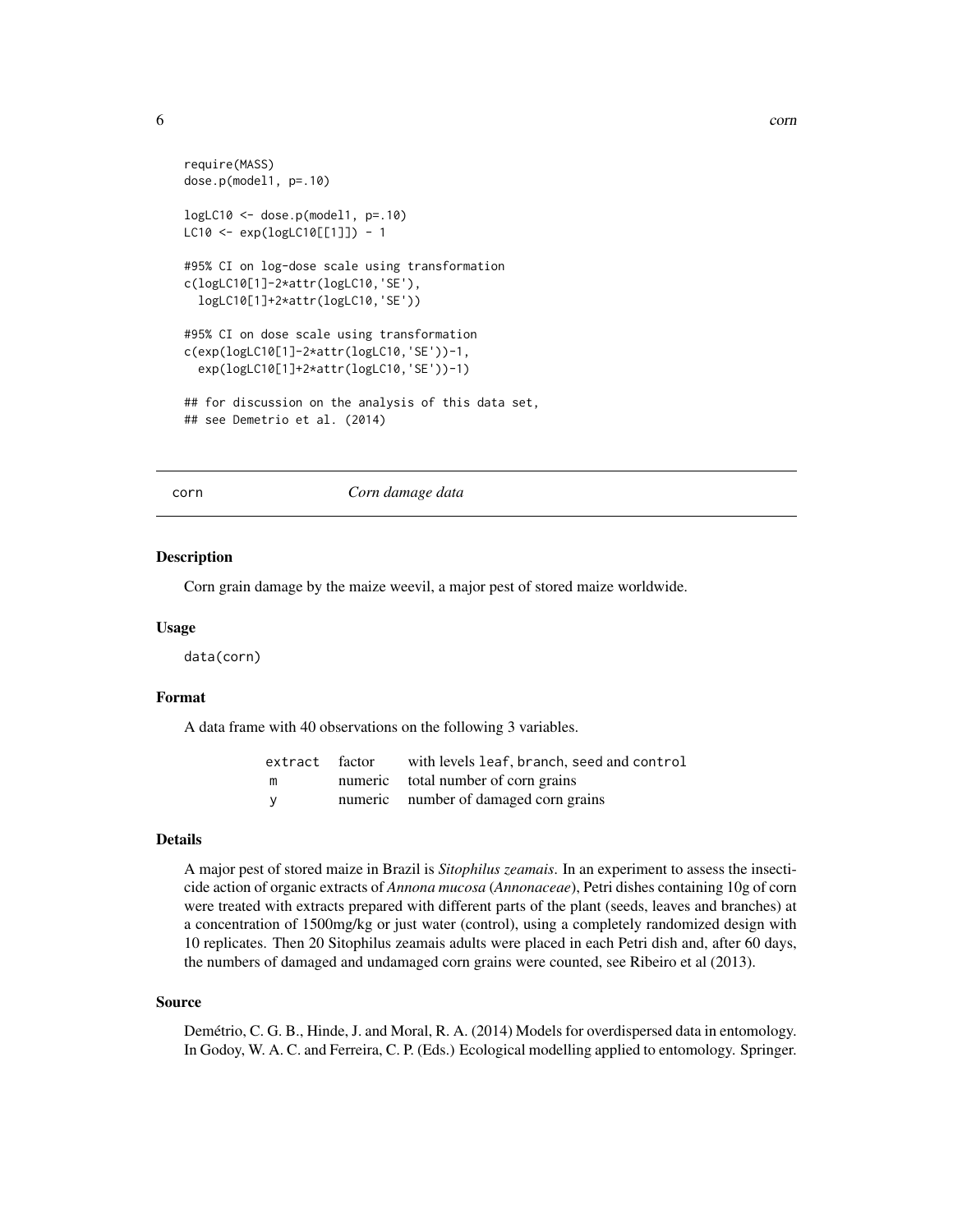### <span id="page-6-0"></span>fungi 7

### References

Moral, R. A., Hinde, J. and Demétrio, C. G. B. (2017) Half-normal plots and overdispersed models in R: the hnp package. Journal of Statistical Software 81(10):1-23.

Ribeiro, L. P., Vendramin, J. D., Bicalho, K. U., Andrade, M. S., Fernandes, J. B., Moral, R. A., Demétrio, C. G. B. (2013) *Annona mucosa Jacq.* (*Annonaceae*): A promising source of bioactive compounds against *Sitophilus zeamais Mots.* (*Coleoptera: Curculionidae*). J Stored Prod Res 55:6-14

```
data(corn)
# Binomial fit
model1 <- glm(cbind(y, m-y) ~ extract, family=binomial,
             data=corn)
anova(model1, test="Chisq")
hnp(model1, pch=4, main="Binomial: Logit",
   xlab="Half-normal scores", ylab="Deviance residuals")
# Quasi-binomial fit
model2 <- glm(clny, m-y) ~ extract, family=quasibinomial,
              data=corn)
anova(model2, test="F")
summary(model2)$dispersion # estimated phi
# half-normal plots
par(mfrow=c(1,2),cex=1.4, cex.main=0.9, pty='s')
hnp(model1, pch=4, main="(a) Binomial; Logit",
    xlab="Half-normal scores", ylab="Deviance residuals")
hnp(model2, pch=4, main="(b) Quasibinomial; Logit",
    xlab="Half-normal scores", ylab="Deviance residuals")
anova(model1, test="Chisq") # binomial model
anova(model2, test="F") # quasi-binomial model
summary(model1) # binomial model
summary(model2) # quasi-binomial model
# now with factor level parameterisation
summary(update(model1,.~.-1))
summary(update(model2,.~.-1))
## for discussion on the analysis of this data set,
## see Demetrio et al. (2014)
```
<span id="page-6-1"></span>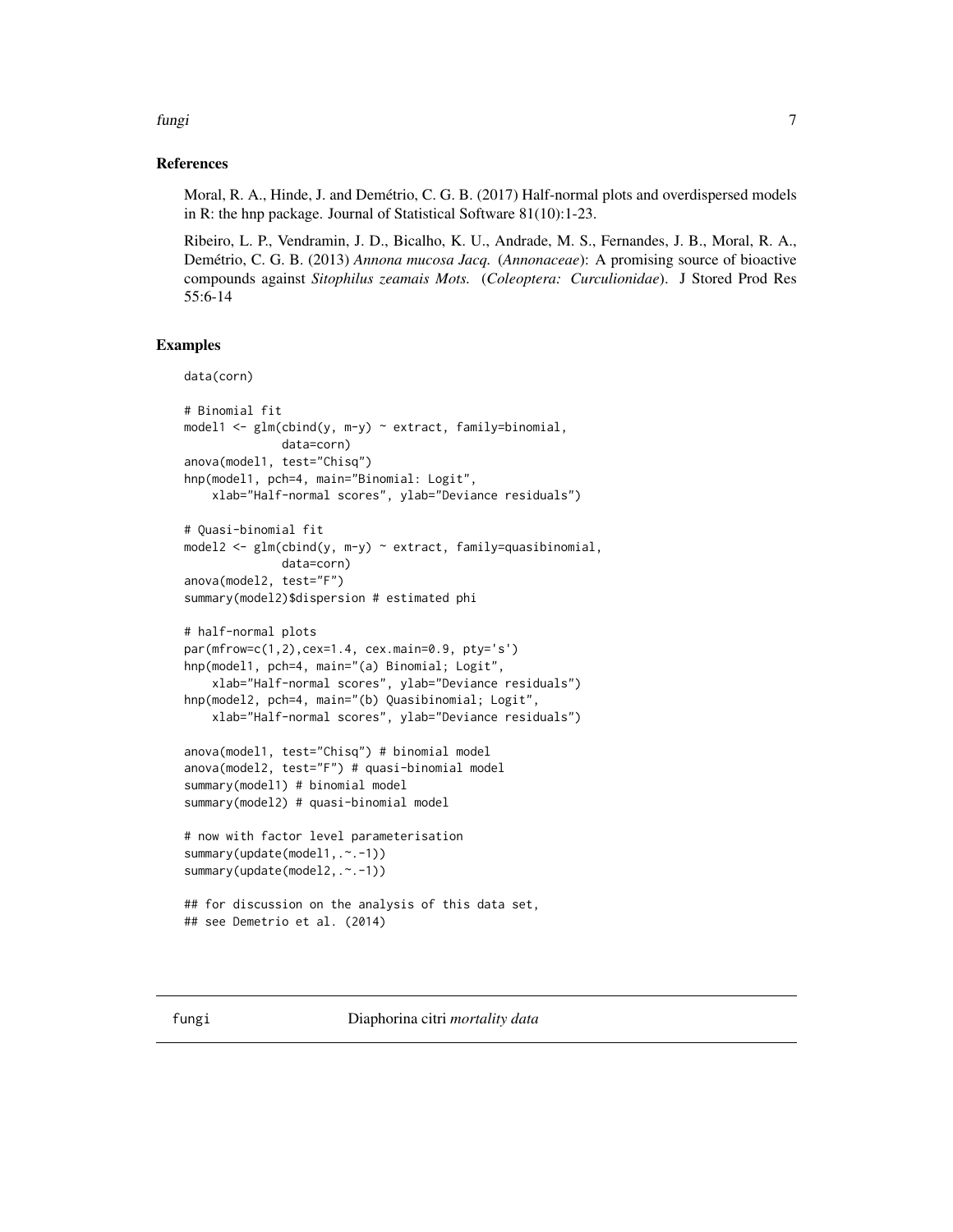### Description

Mortality of the Citrus psyllid, *Diaphorina citri*, a major pest of Citrus worldwide, when exposed to different concentrations of two fungi species, *Beauveria bassiana* and *Isaria fumosorosea*.

#### Usage

data(fungi)

### Format

A data frame with 30 observations on the following 5 variables.

| <b>V</b> |                | numeric number of dead insects                   |
|----------|----------------|--------------------------------------------------|
| m        |                | numeric total number of insects                  |
| conc     |                | numeric fungi concentration (in conidia/ml)      |
| lconc    |                | numeric natural logarithm of fungi concentration |
|          | species factor | levels isaria and beauveria, fungi species       |

### Details

The Citrus psyllid *Diaphorina citri* is a vector of Huanglongbing, known as greening disease. An alternative to chemical control is to use solutions of fungi conidia as a biological control strategy. D'Alessandro (2014) conducted a completely randomized experiment to assess how different conidia concentrations (\$10^4\$, \$10^5\$, \$10^6\$, \$10^7\$ and \$10^8\$ conidia/ml) of two fungi species, *Beauveria bassiana* and *Isaria fumosorosea*, infected *D. citri* adults. Each experimental unit consisted of around 20 *D. citri* adults, which were placed on *Citrus limonia* plants. The insects were pulverized with the solutions and after 10 days the number of dead insects and dead insects due to fungus infection were observed. Note that in this case the conidia concentrations are obtained in successive dilutions and therefore small variations in the number of conidia per ml may contribute additional variability to the data. Such additional variability may be accounted for in the model by including an additive random effect in the linear predictor.

### Source

Demétrio, C. G. B., Hinde, J. and Moral, R. A. (2014) Models for overdispersed data in entomology. In Godoy, W. A. C. and Ferreira, C. P. (Eds.) Ecological modelling applied to entomology. Springer.

#### References

D'Alessandro (2014) Unpublished data, private communication.

```
data(fungi)
# Binomial fit
model1 <- glm(cln(dy, m-y) ~ lconc*species,
              family=binomial, data=fungi)
anova(model1, test="Chisq")
sum(resid(model1, ty="pearson")^2)
```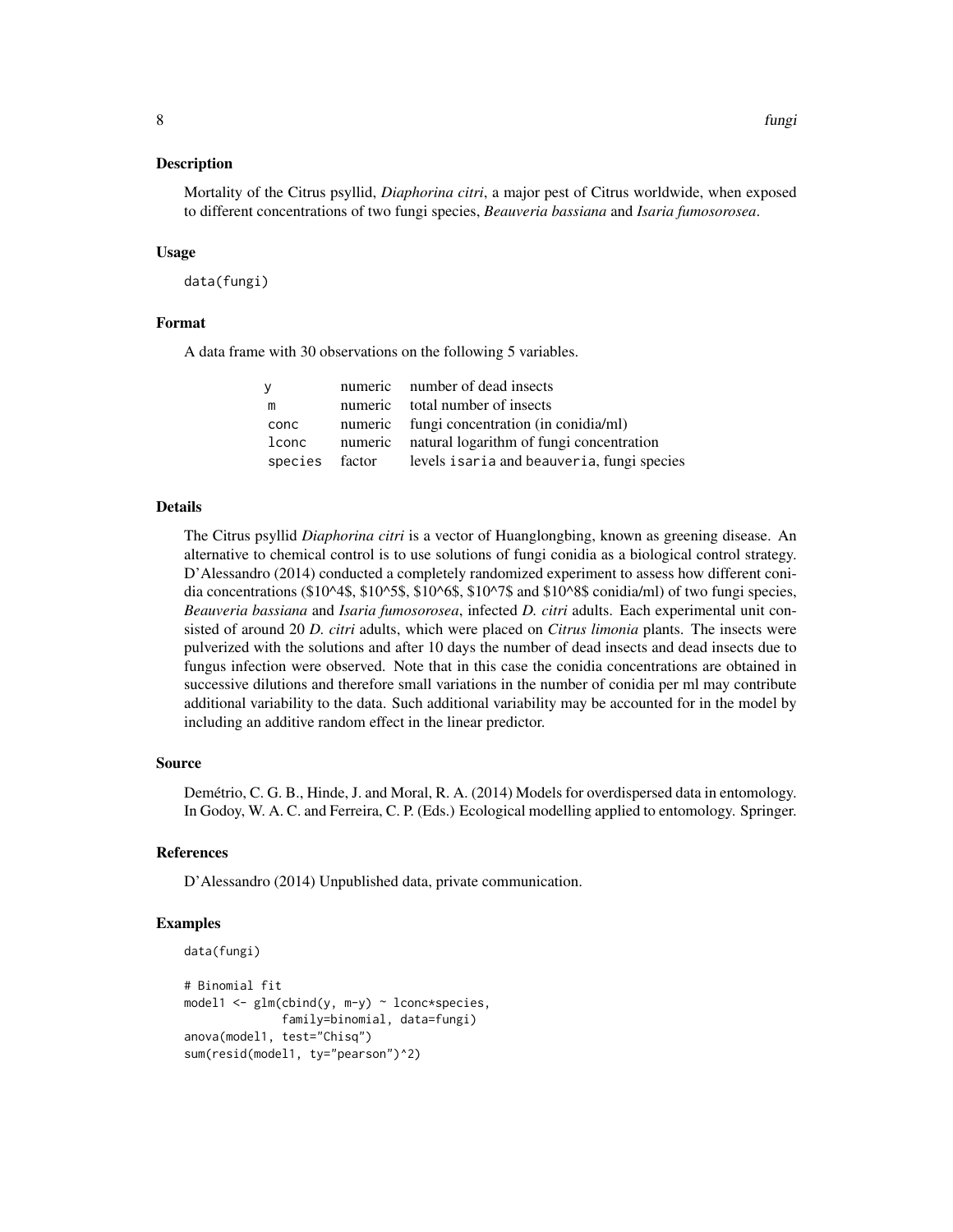<span id="page-8-0"></span>hnp 99

```
1 - pchisq(sum(resid(model1, ty="pearson")^2), 20)
hnp(model1)
# Quasi-binomial fit
model2 \leq glm(cbind(y, m-y) \sim lconc*species,
              family=quasibinomial, data=fungi)
anova(model2, test="F")
hnp(model2)
## Not run:
# Logistic-normal fit
require(lme4)
fungi$ind <- factor(1:nrow(fungi))
model3 <- glmer(cbind(y, m-y) ~ lconc*species + (1|ind),
                family=binomial, data=fungi)
summary(model3)
hnp(model3)
## End(Not run)
## for discussion on the analysis of this data set,
## see Demetrio et al. (2014)
```
<span id="page-8-1"></span>hnp *Half-Normal Plots with Simulation Envelopes*

### Description

Produces a (half-)normal plot from a fitted model object for a range of different models. Extendable to non-implemented model classes.

### Usage

```
hnp(object, sim = 99, conf = 0.95, resid.type, maxit,
    halfnormal = T, scale = F, plot.sim = T, verb.sim = F,
    warn = F, how.many.out = F, print.on = F, paint.out = F,
    col.paint.out, newclass = F, diagfun, simfun, fitfun, ...)
```
### Arguments

| object     | fitted model object or numeric vector.                                                                                                                                                                                                                                                                                                                                                                                                       |
|------------|----------------------------------------------------------------------------------------------------------------------------------------------------------------------------------------------------------------------------------------------------------------------------------------------------------------------------------------------------------------------------------------------------------------------------------------------|
| sim        | number of simulations used to compute envelope. Default is 99.                                                                                                                                                                                                                                                                                                                                                                               |
| conf       | confidence level of the simulated envelope. Default is 0.95.                                                                                                                                                                                                                                                                                                                                                                                 |
| resid.type | type of residuals to be used; must be one of "deviance", "pearson", "response",<br>"working", "simple", "student", or "standard". Not all model type and resid-<br>ual type combinations are allowed. Defaults are "student" for aov and lm ob-<br>jects, "deviance" for glm, glm.nb, lmer, glmer and aodml objects, "simple"<br>for gamlss objects, "response" for glmmadmb and vglm objects, "pearson" for<br>zeroinfl and hurdle objects. |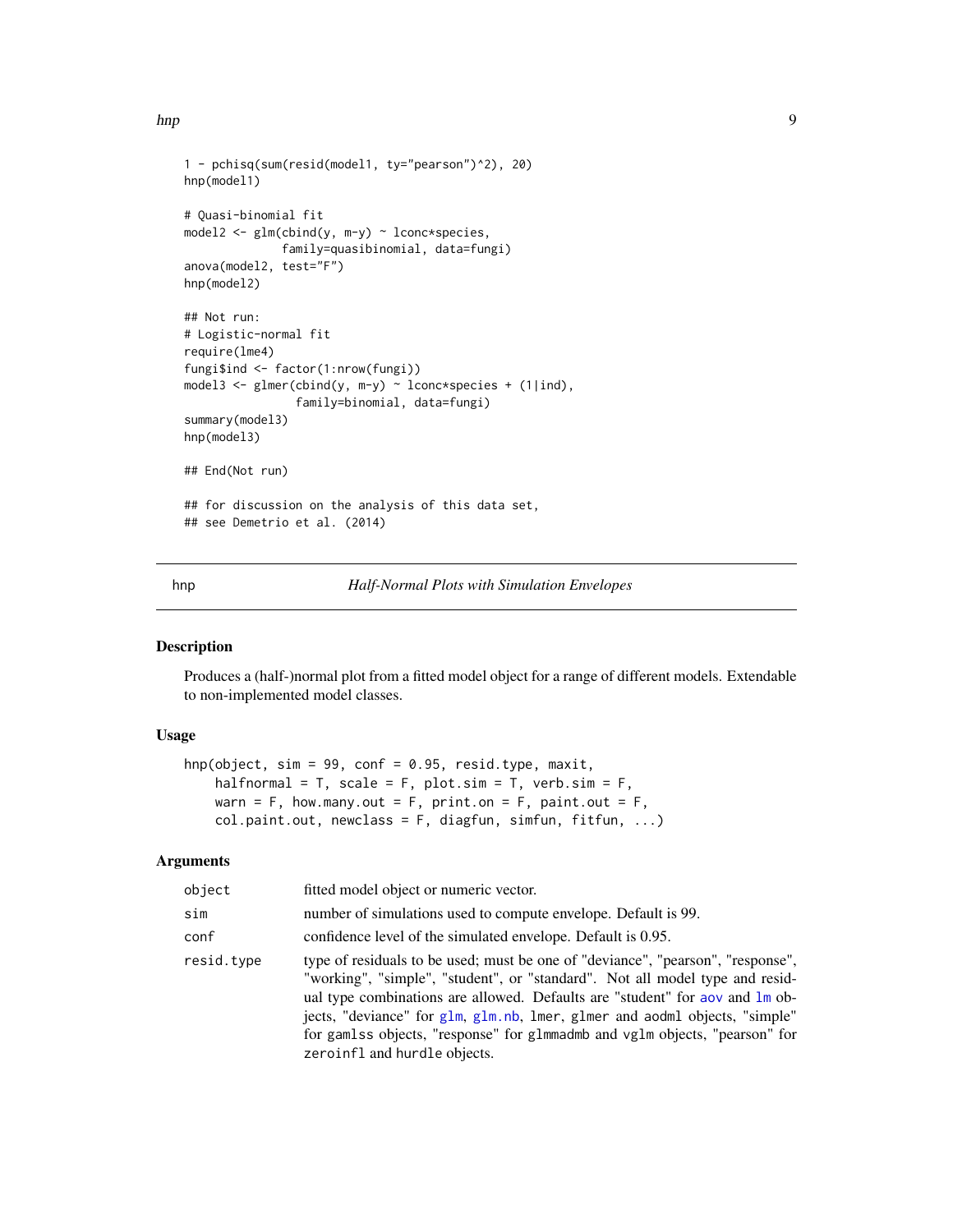<span id="page-9-0"></span>

| maxit         | maximum number of iterations of the estimation algorithm. Defaults are 25<br>for glm, glm.nb, gamlss and vglm objects, 300 for glmmadmb, lmer and glmer<br>objects, 3000 for aodml objects, 10000 for zeroinfl and hurdle objects. |
|---------------|------------------------------------------------------------------------------------------------------------------------------------------------------------------------------------------------------------------------------------|
| halfnormal    | logical. If TRUE, a half-normal plot is produced. If FALSE, a normal plot is<br>produced. Default is TRUE.                                                                                                                         |
| scale         | logical. If TRUE and if object is a numeric vector, simulates from a normal<br>distribution with mean and variance estimated from object. If FALSE, uses a<br>standard normal distribution to simulate from. Default is FALSE.     |
| plot.sim      | logical. Should the (half-)normal plot be plotted? Default is TRUE.                                                                                                                                                                |
| verb.sim      | logical. If TRUE, prints each step of the simulation procedure. Default is FALSE.                                                                                                                                                  |
| warn          | logical. If TRUE, shows warning messages in the simulation process. Default is<br>FALSE.                                                                                                                                           |
| how.many.out  | logical. If TRUE, the number of points out of the envelope is printed. Default is<br>FALSE.                                                                                                                                        |
| print.on      | logical. If TRUE, the number of points out of the envelope is printed on the plot.<br>Default is FALSE.                                                                                                                            |
| paint.out     | logical. If TRUE, points out of the simulation envelope are plotted in a different<br>color. Default is FALSE.                                                                                                                     |
| col.paint.out | If paint out=TRUE, sets the color of points out of the envelope. Default is<br>"red".                                                                                                                                              |
| newclass      | logical. If TRUE, use diagfun, simfun, and fitfun to extract diagnostics (typ-<br>ically residuals), generate simulated data using fitted model parameters, and fit<br>the desired model. Default is FALSE.                        |
| diagfun       | user-defined function used to obtain the diagnostic measures from the fitted<br>model object (only used when newclass=TRUE). Default is resid.                                                                                     |
| simfun        | user-defined function used to simulate a random sample from the model esti-<br>mated parameters (only used when newclass=TRUE).                                                                                                    |
| fitfun        | user-defined function used to re-fit the model to simulated data (only used when<br>newclass=TRUE).                                                                                                                                |
| $\cdots$      | extra graphical arguments passed to plot. hnp.                                                                                                                                                                                     |

### Details

A relatively easy way to assess goodness-of-fit of a fitted model is to use (half-)normal plots of a model diagnostic, e.g., different types of residuals, Cook's distance, leverage. These plots are obtained by plotting the ordered absolute values of a model diagnostic versus the expected order statistic of a half-normal distribution,

$$
\Phi^{-1}(\frac{i+n-1/8}{2*n+1/2})
$$

(for a half-normal plot) or the normal distribution,

$$
\Phi^{-1}(\frac{i+3/8}{n+1/4})
$$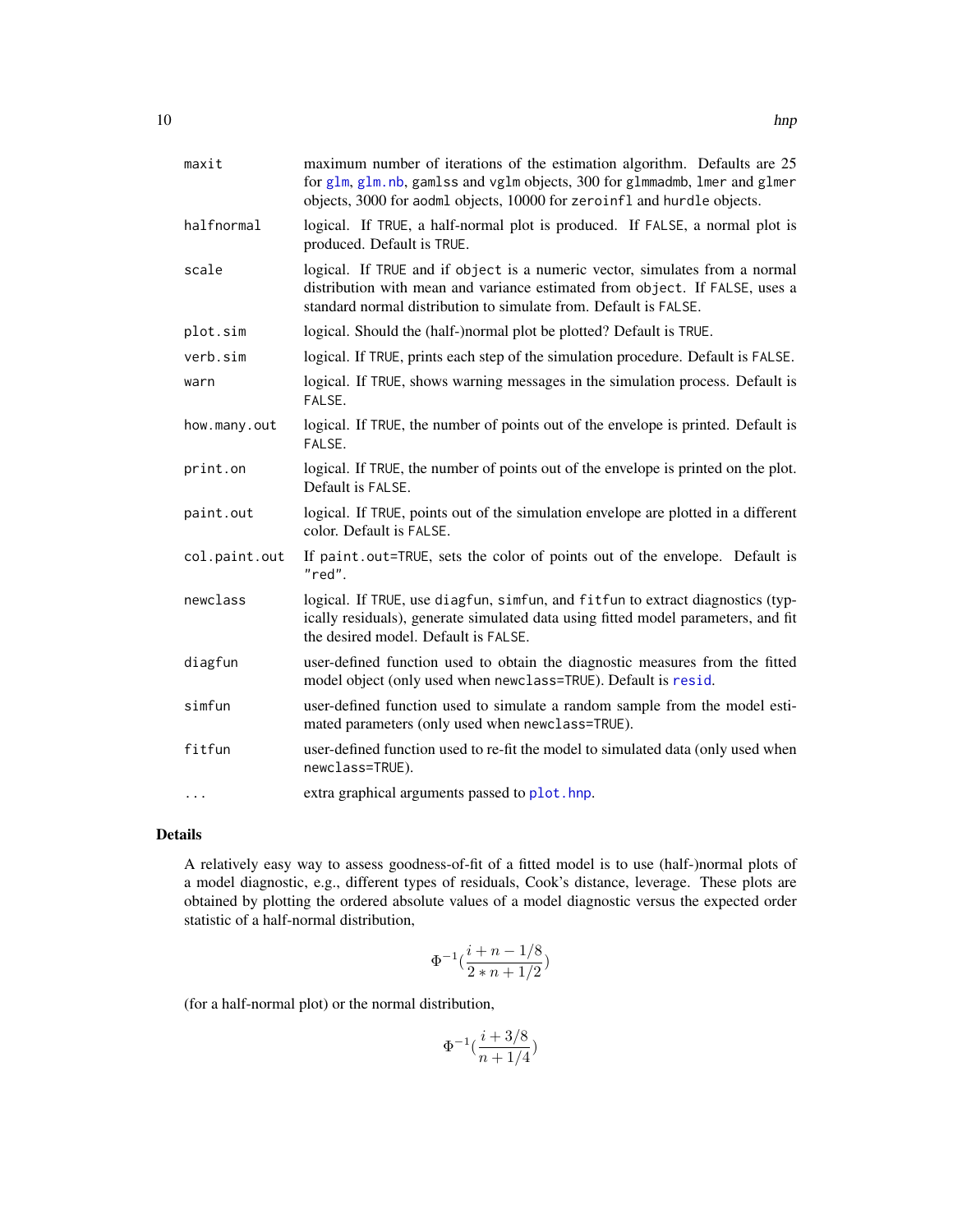(for a normal plot).

Atkinson (1985) proposed the addition of a simulated envelope, which is such that under the correct model the plot for the observed data is likely to fall within the envelope. The objective is not to provide a region of acceptance, but some sort of guidance to what kind of shape to expect.

Obtaining the simulated envelope is simple and consists of (1) fitting a model; (2) extracting model diagnostics and calculating sorted absolute values; (3) simulating 99 (or more) response variables using the same model matrix, error distribution and fitted parameters; (4) fitting the same model to each simulated response variable and obtaining the same model diagnostics, again sorted absolute values; (5) computing the desired percentiles (e.g., 2.5 and 97.5) at each value of the expected order statistic to form the envelope.

This function handles different model classes and more will be implemented as time goes by. So far, the following models are included:

| Normal:                      | functions $lm$ , aov and $glm$ with family=gaussian                                                                                                                                                                                   |
|------------------------------|---------------------------------------------------------------------------------------------------------------------------------------------------------------------------------------------------------------------------------------|
| Gamma:                       | function glm with family=Gamma                                                                                                                                                                                                        |
| Inverse gaussian:            | function glm with family=inverse.gaussian                                                                                                                                                                                             |
| Proportion data:             |                                                                                                                                                                                                                                       |
| Binomial:                    | function glm with family=binomial                                                                                                                                                                                                     |
| Quasi-binomial:              | function glm with family=quasibinomial                                                                                                                                                                                                |
| Beta-binomial:               | package VGAM - function vglm, with family=betabinomial;<br>package aods3 - function aodml, with family="bb";<br>package gamlss - function gamlss, with family=BB;<br>package glmmADMB - function glmmadmb, with family="betabinomial" |
| Zero-inflated binomial:      | package VGAM - function vglm, with family=zibinomial;<br>package gamlss - function gamlss, with family=ZIBI;<br>package glmmADMB - function glmmadmb, with family="binomial"<br>and zeroInfl=TRUE                                     |
| Zero-inflated beta-binomial: | package gamlss - function gamlss, with family=ZIBB;<br>package glmmADMB - function glmmadmb, with family="betabinomial"<br>and zeroInfl=TRUE                                                                                          |
| Multinomial:                 | package nnet - function multinom                                                                                                                                                                                                      |
| Count data:                  |                                                                                                                                                                                                                                       |
| Poisson:                     | function $glm$ with family=poisson                                                                                                                                                                                                    |
| Quasi-Poisson:               | function glm with family=quasipoisson                                                                                                                                                                                                 |

#### Continuous data:

<span id="page-10-0"></span>hnp 11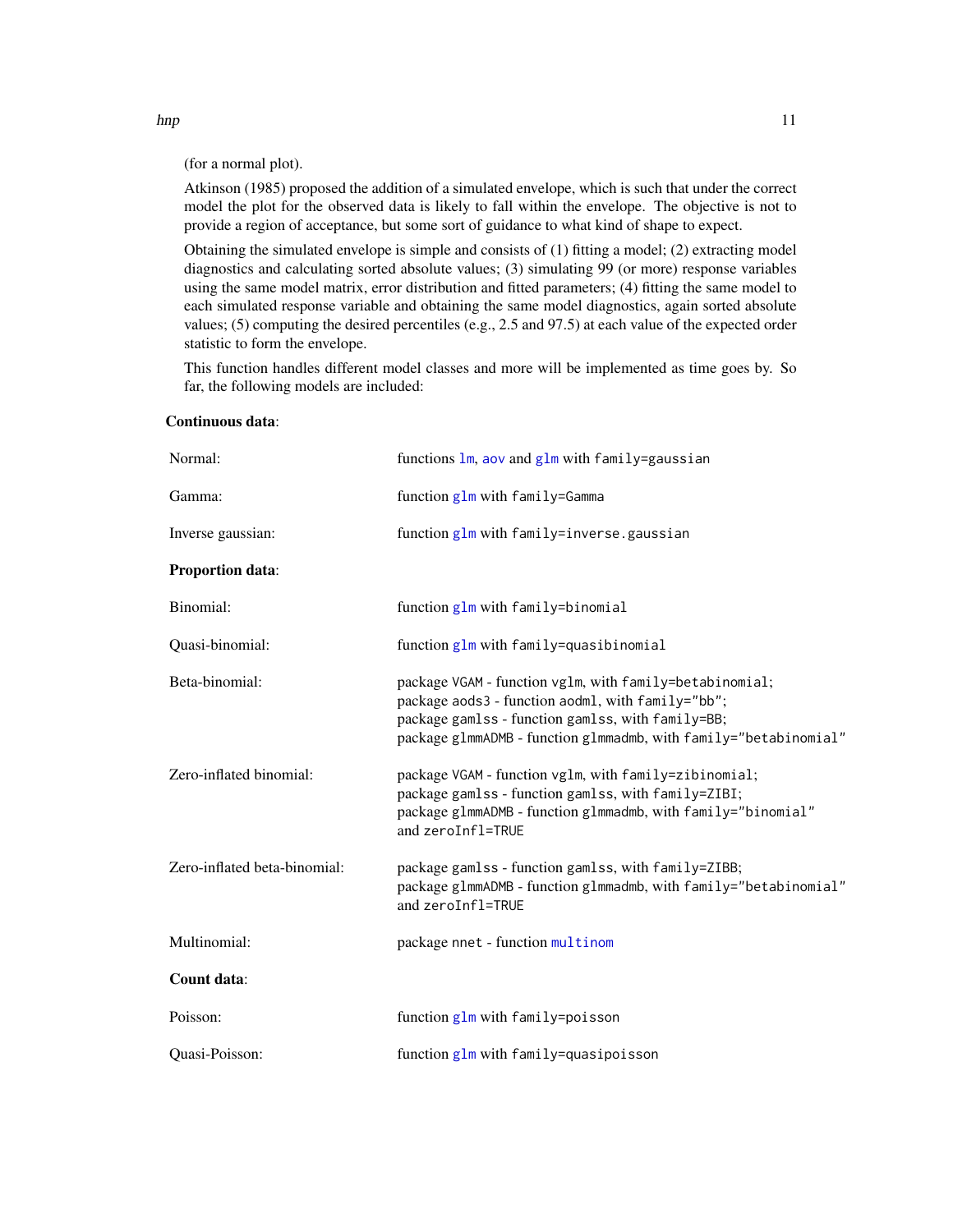<span id="page-11-0"></span>

| Negative binomial:               | package MASS - function g1m.nb;<br>package aods3 - function aodml, with $family="nb"$<br>and phi.scale="inverse"                                                                                                                                                                                                                                                                                                                                                                           |
|----------------------------------|--------------------------------------------------------------------------------------------------------------------------------------------------------------------------------------------------------------------------------------------------------------------------------------------------------------------------------------------------------------------------------------------------------------------------------------------------------------------------------------------|
| Zero-inflated Poisson:           | package pscl - function zeroinfl, with dist="poisson"                                                                                                                                                                                                                                                                                                                                                                                                                                      |
| Zero-inflated negative binomial: | package pscl - function zeroinfl, with dist="negbin"                                                                                                                                                                                                                                                                                                                                                                                                                                       |
| Hurdle Poisson:                  | package pscl - function hurdle, with dist="poisson"                                                                                                                                                                                                                                                                                                                                                                                                                                        |
| Hurdle negative binomial:        | package pscl - function hurdle, with dist="negbin"                                                                                                                                                                                                                                                                                                                                                                                                                                         |
| <b>Mixed models:</b>             |                                                                                                                                                                                                                                                                                                                                                                                                                                                                                            |
|                                  | $\blacksquare$ $\blacksquare$ $\blacksquare$ $\blacksquare$ $\blacksquare$ $\blacksquare$ $\blacksquare$ $\blacksquare$ $\blacksquare$ $\blacksquare$ $\blacksquare$ $\blacksquare$ $\blacksquare$ $\blacksquare$ $\blacksquare$ $\blacksquare$ $\blacksquare$ $\blacksquare$ $\blacksquare$ $\blacksquare$ $\blacksquare$ $\blacksquare$ $\blacksquare$ $\blacksquare$ $\blacksquare$ $\blacksquare$ $\blacksquare$ $\blacksquare$ $\blacksquare$ $\blacksquare$ $\blacksquare$ $\blacks$ |

| Linear mixed models: | package 1me4, function 1mer                                                                   |
|----------------------|-----------------------------------------------------------------------------------------------|
|                      | Generalized linear mixed models: package 1me4, function g1mer with family=poisson or binomial |

Users can also use a numeric vector as object and hnp will generate the (half-)normal plot with a simulated envelope using the standard normal distribution (scale=F) or  $N(\mu, \sigma^2)$  (scale=T).

Implementing a new model class is done by providing three functions to hnp: diagfun - to obtain model diagnostics, simfun - to simulate random variables and fitfun - to refit the model to simulated variables. The way these functions must be written is shown in the Examples section.

### Value

hnp returns an object of class "hnp", which is a list containing the following components:

| $\mathsf{x}$  | quantiles of the (half-)normal distribution                                                       |  |
|---------------|---------------------------------------------------------------------------------------------------|--|
| lower         | lower envelope band                                                                               |  |
| median        | median envelope band                                                                              |  |
| upper         | upper envelope band                                                                               |  |
| residuals     | diagnostic measures in absolute value and in order                                                |  |
| out.index     | vector indicating which points are out of the envelope                                            |  |
| col.paint.out | color of points which are outside of the envelope (used if paint out=TRUE)                        |  |
| how.many.out  | logical. Equals TRUE if how many out=TRUE in the hnp call                                         |  |
| total         | length of the diagnostic measure vector                                                           |  |
| out           | number of points out of the envelope                                                              |  |
| print.on      | logical. Equals TRUE if print.on=TRUE in the hnp call                                             |  |
| paint.out     | logical. Equals TRUE if paint . out=TRUE in the hnp call                                          |  |
| all.sim       | matrix with all diagnostics obtained in the simulations. Each column represents<br>one simulation |  |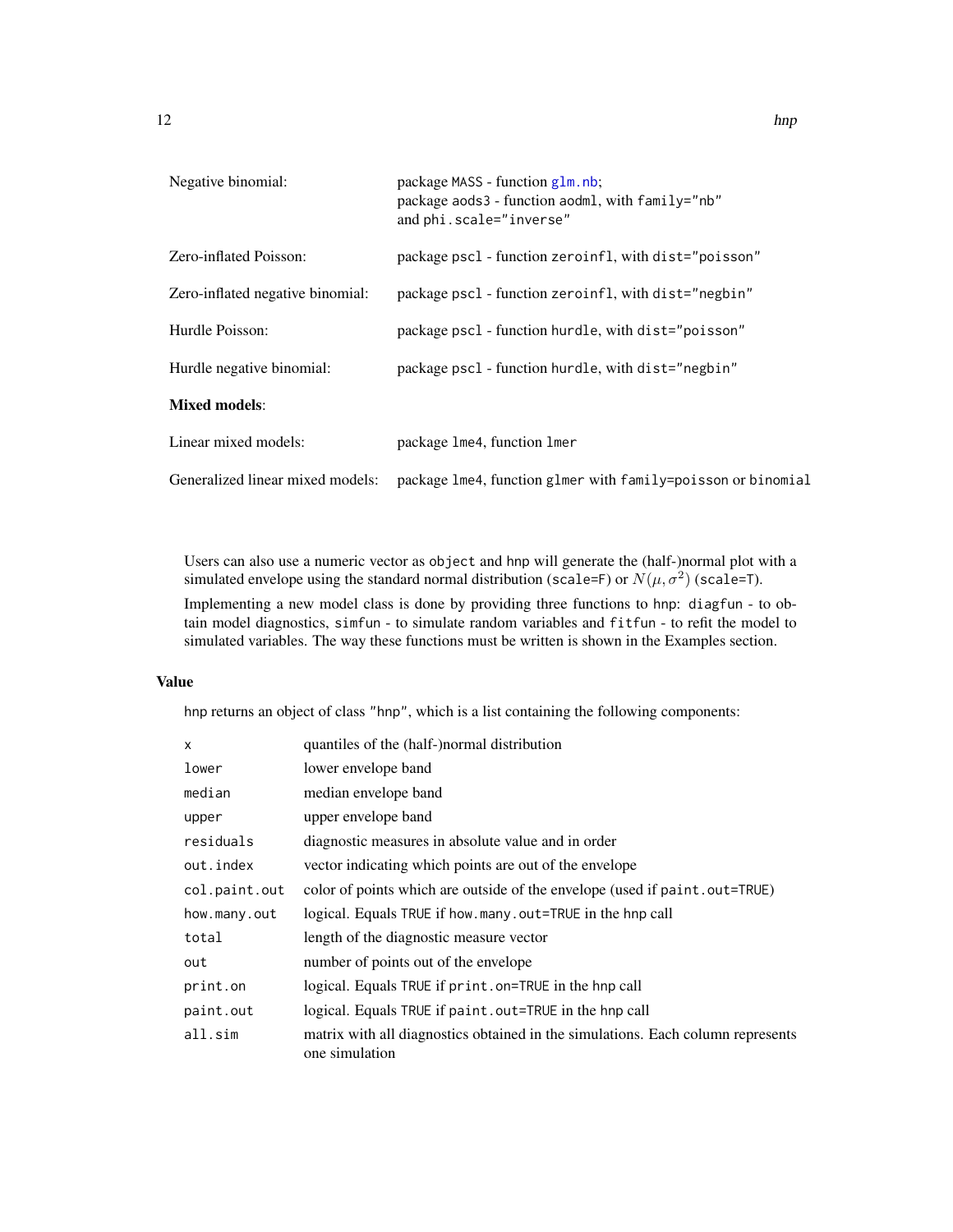<span id="page-12-0"></span>hnp 13

### Note

See documentation on example data sets for simple analyses and goodness-of-fit checking using hnp.

### Author(s)

Rafael A. Moral <rafael\_moral@yahoo.com.br>, John Hinde and Clarice G. B. Demétrio

#### References

Moral, R. A., Hinde, J. and Demétrio, C. G. B. (2017) Half-normal plots and overdispersed models in R: the hnp package. Journal of Statistical Software 81(10):1-23.

Atkinson, A. C. (1985) Plots, transformations and regression, Clarendon Press, Oxford.

Demétrio, C. G. B. and Hinde, J. (1997) Half-normal plots and overdispersion. GLIM Newsletter 27:19-26.

Hinde, J. and Demétrio, C. G. B. (1998) Overdispersion: models and estimation. Computational Statistics and Data Analysis 27:151-170.

Demétrio, C. G. B., Hinde, J. and Moral, R. A. (2014) Models for overdispersed data in entomology. In Godoy, W. A. C. and Ferreira, C. P. (Eds.) Ecological modelling applied to entomology. Springer.

### See Also

[plot.hnp](#page-21-1), [cbb](#page-2-1), [chryso](#page-3-1), [corn](#page-5-1), [fungi](#page-6-1), [oil](#page-18-1), [progeny](#page-23-1), [wolbachia](#page-24-1)

```
## Simple Poisson regression
set.seed(100)
counts <- c(rpois(5, 2), rpois(5, 4), rpois(5, 6), rpois(5, 8))
treatment \leq gl(4, 5)
fit <- glm(counts ~ treatment, family=poisson)
anova(fit, test="Chisq")
## half-normal plot
hnp(fit)
## or save it in an object and then use the plot method
my.hnp <- hnp(fit, print.on=TRUE, plot=FALSE)
plot(my.hnp)
## changing graphical parameters
plot(my.hnp, lty=2, pch=4, cex=1.2)
plot(my.hnp, lty=c(2,3,2), pch=4, cex=1.2, col=c(2,2,2,1))plot(my.hnp, main="Half-normal plot", xlab="Half-normal scores",
     ylab="Deviance residuals", legpos="bottomright")
## Using a numeric vector
my.vec <- rnorm(20, 4, 4)
hnp(my.vec) # using N(\emptyset,1)
```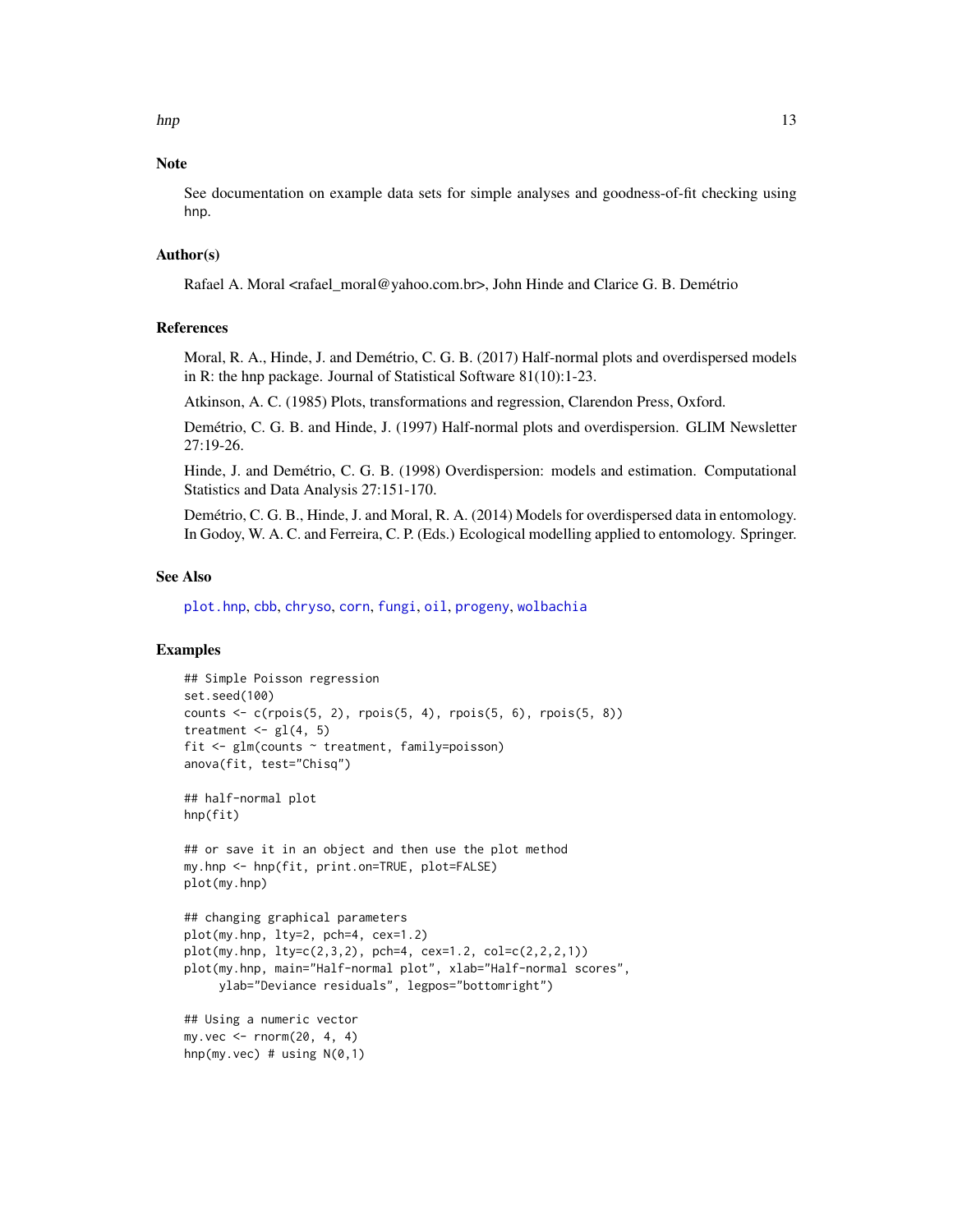```
hnp(my.vec, scale=TRUE) # using N(mu, sigma^2)
## Implementing new classes
## Users provide three functions - diagfun, simfun and fitfun,
## in the following way:
##
## diagfun <- function(obj) {
## userfunction(obj, other_argumens)
## # e.g., resid(obj, type="pearson")
## }
##
## simfun <- function(n, obj) {
## userfunction(n, other_arguments) # e.g., rpois(n, fitted(obj))
## }
##
## fitfun <- function(y.) {
## userfunction(y. ~ linear_predictor, other_arguments, data=data)
## # e.g., glm(y. ~ block + factor1 * factor2, family=poisson,
## # data=mydata)
## }
##
## when response is binary:
## fitfun <- function(y.) {
## userfunction(cbind(y., m-y.) ~ linear_predictor,
## other_arguments, data=data)
## #e.g., glm(cbind(y., m-y.) \sim treatment - 1,## # family=binomial, data=data)
## }
## Not run:
## Example no. 1: Using Cook's distance as a diagnostic measure
y <- rpois(30, lambda=rep(c(.5, 1.5, 5), each=10))
tr < -gl(3, 10)fit1 <- glm(y ~ tr, family=poisson)
# diagfun
d.fun <- function(obj) cooks.distance(obj)
# simfun
s.fun <- function(n, obj) {
 lam <- fitted(obj)
 rpois(n, lambda=lam)
}
# fitfun
my.data <- data.frame(y, tr)
f.fun <- function(y.) glm(y. ~ tr, family=poisson, data=my.data)
# hnp call
hnp(fit1, newclass=TRUE, diagfun=d.fun, simfun=s.fun, fitfun=f.fun)
## Example no. 2: Implementing gamma model using package gamlss
# load package
```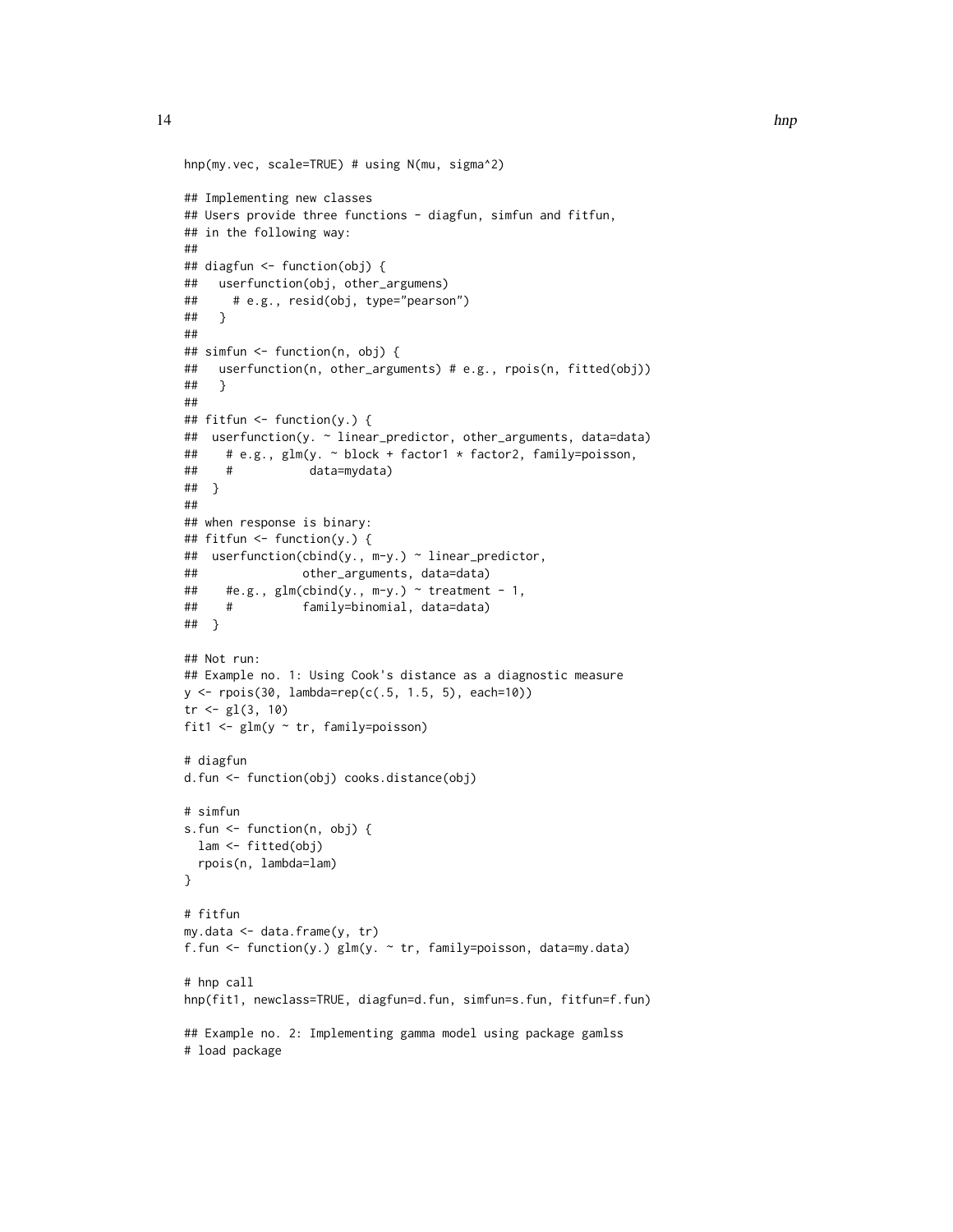```
require(gamlss)
# model fitting
y <- rGA(30, mu=rep(c(.5, 1.5, 5), each=10), sigma=.5)
tr < -gl(3, 10)fit2 <- gamlss(y \sim tr, family=GA)
# diagfun
d.fun <- function(obj) resid(obj) # this is the default if no
                                  # diagfun is provided
# simfun
s.fun <- function(n, obj) {
 mu <- obj$mu.fv
 sig <- obj$sigma.fv
 rGA(n, mu=mu, sigma=sig)
}
# fitfun
my.data <- data.frame(y, tr)
f.fun <- function(y.) gamlss(y. ~ tr, family=GA, data=my.data)
# hnp call
hnp(fit2, newclass=TRUE, diagfun=d.fun, simfun=s.fun,
   fitfun=f.fun, data=data.frame(y, tr))
## Example no. 3: Implementing binomial model in gamlss
# model fitting
y <- rBI(30, bd=50, mu=rep(c(.2, .5, .9), each=10))
m < -50tr < -gl(3, 10)fit3 <- gamlss(cbind(y, m-y) ~ tr, family=BI)
# diagfun
d.fun <- function(obj) resid(obj)
# simfun
s.fun <- function(n, obj) {
  mu <- obj$mu.fv
 bd <- obj$bd
 rBI(n, bd=bd, mu=mu)
}
# fitfun
my.data <- data.frame(y, tr, m)
f.fun <- function(y.) gamlss(cbind(y., m-y.) \sim tr,
                               family=BI, data=my.data)
# hnp call
hnp(fit3, newclass=TRUE, diagfun=d.fun, simfun=s.fun, fitfun=f.fun)
## End(Not run)
```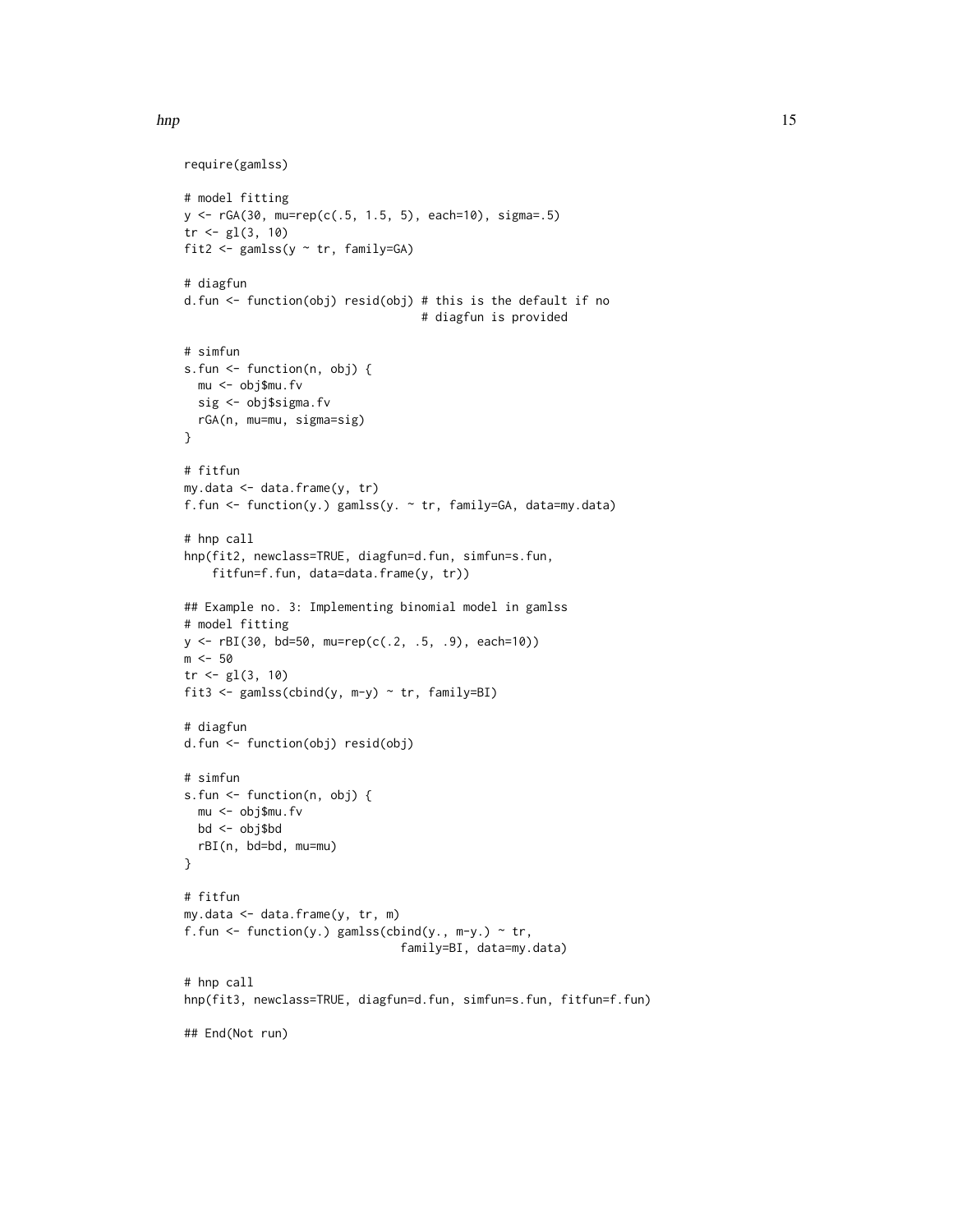<span id="page-15-0"></span>

### Description

This is an internally called function used to prepare hnp objects for plotting

### Author(s)

Rafael A. Moral <rafael\_moral@yahoo.com.br>, John Hinde and Clarice G. B. Demétrio

newhnp *Method for non-implemented model classes*

### Description

Uses user defined functions to produce the (half-)normal plot with simulated envelope.

### Usage

```
newhnp(object, sim=99, conf=.95, halfnormal=T, plot.sim=T,
      verb.sim=F, how.many.out=F, print.on=F, paint.out=F,
       col.paint.out, diagfun, simfun, fitfun, ...)
```
### Arguments

| object        | fitted model object or numeric vector.                                                                                                         |  |  |
|---------------|------------------------------------------------------------------------------------------------------------------------------------------------|--|--|
| sim           | number of simulations used to compute envelope. Default is 99.                                                                                 |  |  |
| conf          | confidence level of the simulated envelope. Default is 0.95.                                                                                   |  |  |
| halfnormal    | logical. If TRUE, a half-normal plot is produced. If FALSE, a normal plot is<br>produced. Default is TRUE.                                     |  |  |
| plot.sim      | logical. Should the (half-)normal plot be plotted? Default is TRUE.                                                                            |  |  |
| verb.sim      | logical. If TRUE, prints each step of the simulation procedure. Default is FALSE.                                                              |  |  |
| how.many.out  | logical. If TRUE, the number of points out of the envelope is printed. Default is<br>FALSE.                                                    |  |  |
| print.on      | logical. If TRUE, the number of points out of the envelope is printed on the plot.<br>Default is FALSE.                                        |  |  |
| paint.out     | logical. If TRUE, points out of the simulation envelope are plotted in a different<br>color. Default is FALSE.                                 |  |  |
| col.paint.out | If paint out=TRUE, sets the color of points out of the envelope. Default is<br>"red".                                                          |  |  |
| diagfun       | user-defined function used to obtain the diagnostic measures from the fitted<br>model object (only used when newclass=TRUE). Default is resid. |  |  |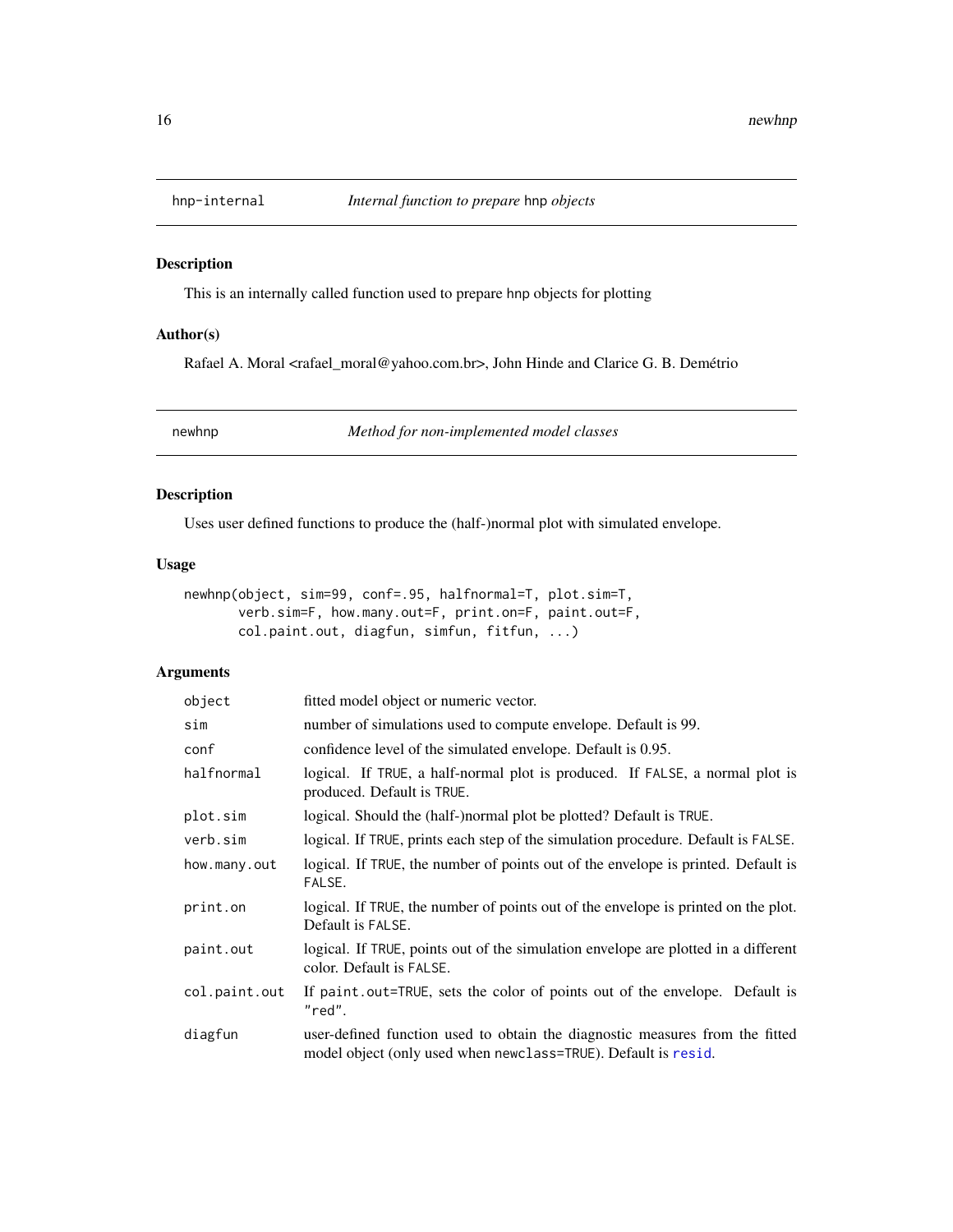#### <span id="page-16-0"></span>newhnp the state of the state of the state of the state of the state of the state of the state of the state of the state of the state of the state of the state of the state of the state of the state of the state of the sta

| simfun  | user-defined function used to simulate a random sample from the model esti-<br>mated parameters (only used when newclass=TRUE). |
|---------|---------------------------------------------------------------------------------------------------------------------------------|
| fitfun  | user-defined function used to re-fit the model to simulated data (only used when<br>newclass=TRUE).                             |
| $\cdot$ | extra graphical arguments passed to plot, hnp.                                                                                  |

### Details

By providing three user-defined functions, newhnp produces the half-normal plot with simulated envelope for a model whose class is not yet implemented in the package.

The first function, diagfun, must extract the desired model diagnostics from a model fit object. The second function, simfun, must return the response variable (numeric vector or matrix), simulated using the same error distributions and estimated parameters from the fitted model. The third and final function, fitfun, must return a fitted model object. See the Examples section.

### Author(s)

Rafael A. Moral <rafael\_moral@yahoo.com.br>, John Hinde and Clarice G. B. Demétrio

```
## Implementing new classes
## Users provide three functions - diagfun, simfun and fitfun,
## in the following way:
##
## diagfun <- function(obj) {
## userfunction(obj, other_argumens)
## # e.g., resid(obj, type="pearson")
## }
##
## simfun <- function(n, obj) {
## userfunction(n, other_arguments) # e.g., rpois(n, fitted(obj))
## }
##
## fitfun <- function(y.) {
## userfunction(y. ~ linear_predictor, other_arguments, data=data)
## # e.g., glm(y. ~ block + factor1 * factor2, family=poisson,
## # data=mydata)
## }
##
## when response is binary:
## fitfun <- function(y.) {
## userfunction(cbind(y., m-y.) ~ linear_predictor,
## other_arguments, data=data)
## #e.g., glm(clnd(y., m-y.) \sim treatment - 1,
## # family=binomial, data=data)
## }
## Not run:
## Example no. 1: Using Cook's distance as a diagnostic measure
y <- rpois(30, lambda=rep(c(.5, 1.5, 5), each=10))
```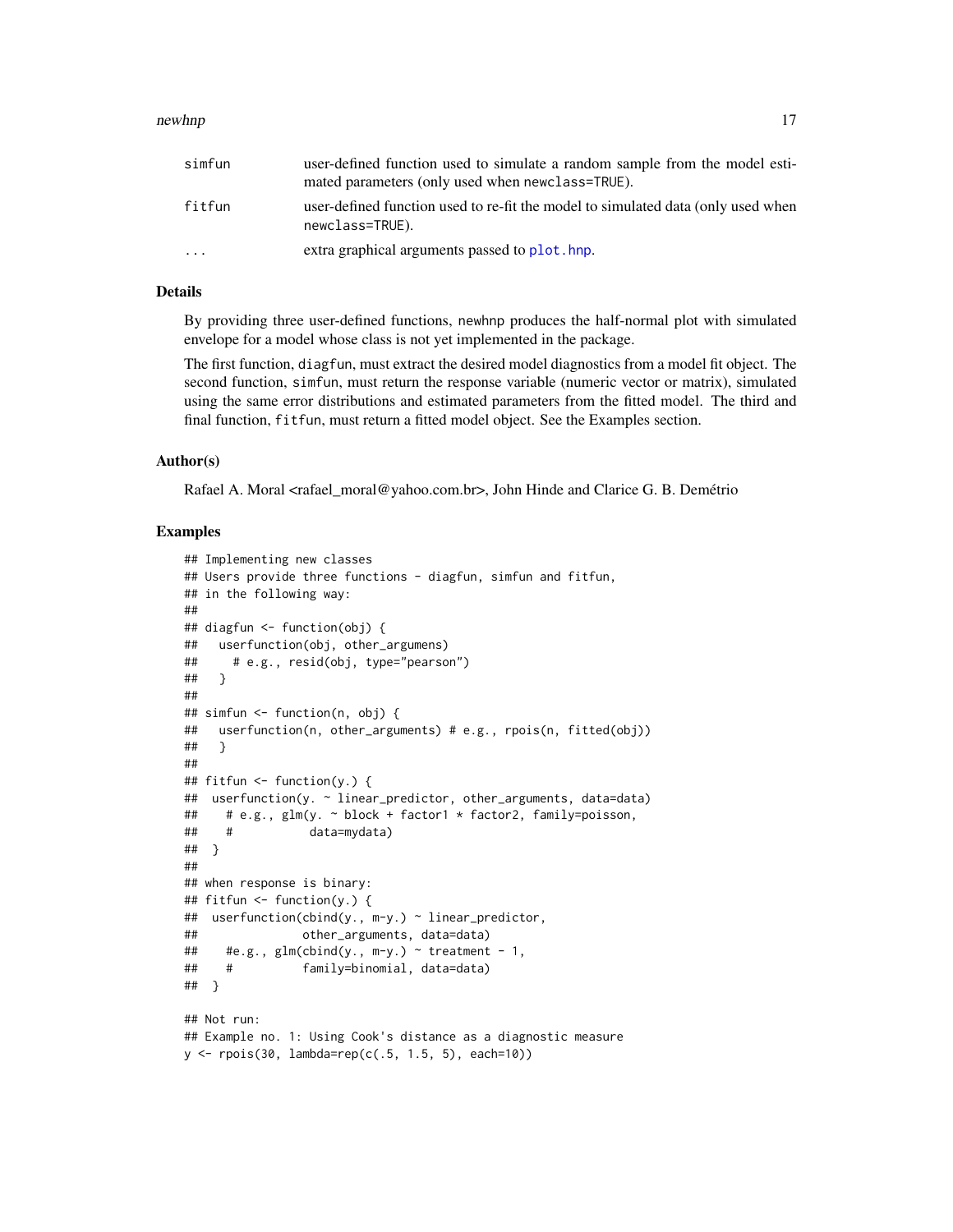```
tr < -g1(3, 10)fit1 <- glm(y ~ tr, family=poisson)
# diagfun
d.fun <- function(obj) cooks.distance(obj)
# simfun
s.fun <- function(n, obj) {
 lam <- fitted(obj)
 rpois(n, lambda=lam)
}
# fitfun
my.data <- data.frame(y, tr)
f.fun <- function(y.) glm(y. ~ tr, family=poisson, data=my.data)
# hnp call
hnp(fit1, newclass=TRUE, diagfun=d.fun, simfun=s.fun, fitfun=f.fun)
## Example no. 2: Implementing gamma model using package gamlss
# load package
require(gamlss)
# model fitting
y <- rGA(30, mu=rep(c(.5, 1.5, 5), each=10), sigma=.5)
tr < -gl(3, 10)fit2 <- gamlss(y \sim tr, family=GA)
# diagfun
d.fun <- function(obj) resid(obj) # this is the default if no
                                  # diagfun is provided
# simfun
s.fun <- function(n, obj) {
 mu <- obj$mu.fv
 sig <- obj$sigma.fv
 rGA(n, mu=mu, sigma=sig)
}
# fitfun
my.data <- data.frame(y, tr)
f.fun <- function(y.) gamlss(y. ~ tr, family=GA, data=my.data)
# hnp call
hnp(fit2, newclass=TRUE, diagfun=d.fun, simfun=s.fun,
    fitfun=f.fun, data=data.frame(y, tr))
## Example no. 3: Implementing binomial model in gamlss
# model fitting
y <- rBI(30, bd=50, mu=rep(c(.2, .5, .9), each=10))
m < -50tr < -gl(3, 10)fit3 <- gamlss(cbind(y, m-y) ~ tr, family=BI)
```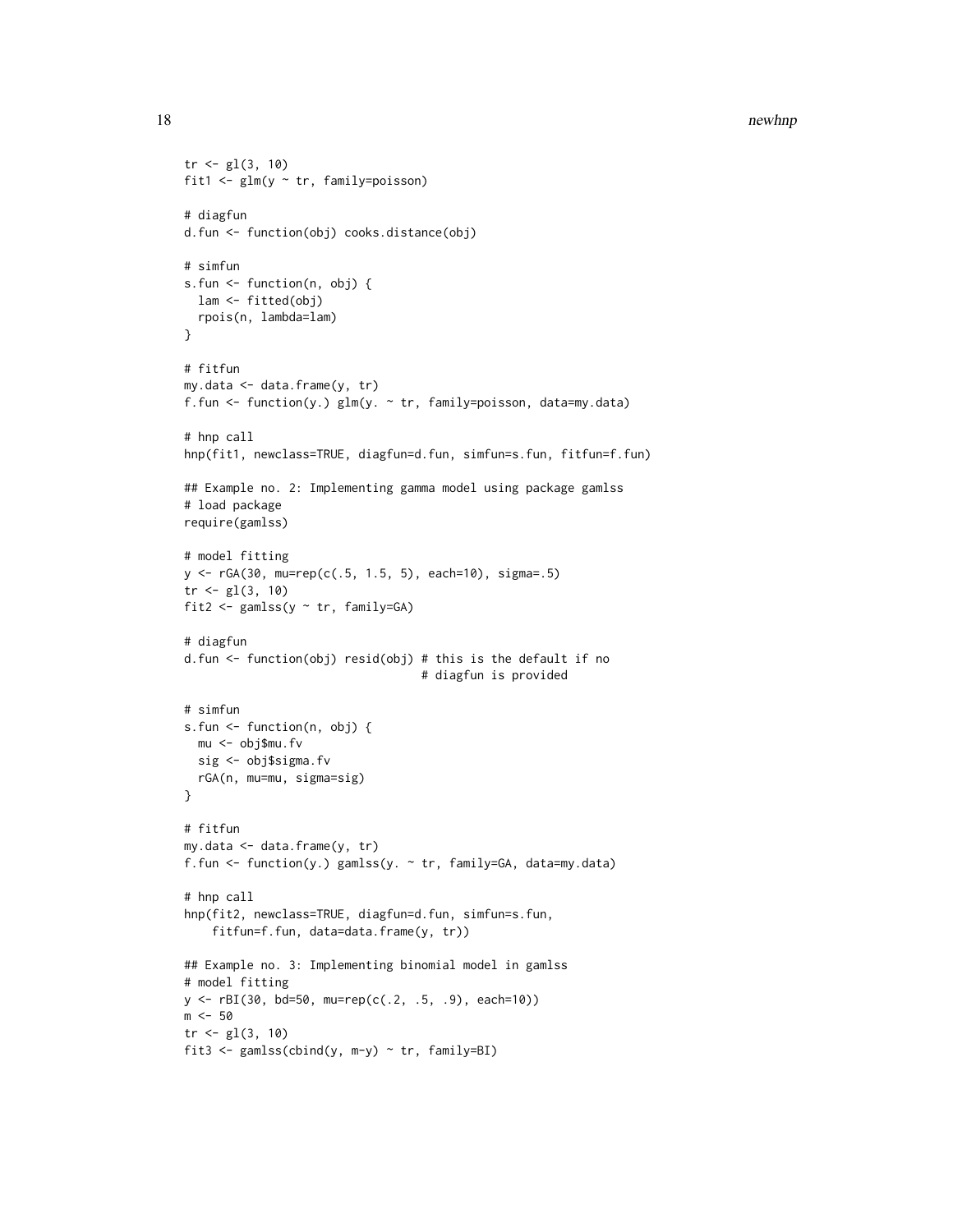<span id="page-18-0"></span>oil and the contract of the contract of the contract of the contract of the contract of the contract of the contract of the contract of the contract of the contract of the contract of the contract of the contract of the co

```
# diagfun
d.fun <- function(obj) resid(obj)
# simfun
s.fun <- function(n, obj) {
 mu <- obj$mu.fv
 bd <- obj$bd
 rBI(n, bd=bd, mu=mu)
}
# fitfun
my.data <- data.frame(y, tr, m)
f.fun <- function(y.) gamlss(cbind(y., m-y.) \sim tr,
                                family=BI, data=my.data)
# hnp call
hnp(fit3, newclass=TRUE, diagfun=d.fun, simfun=s.fun, fitfun=f.fun)
```
## End(Not run)

<span id="page-18-1"></span>

oil Diaphorina citri *oviposition data*

### Description

Effects of three agricultural oils on *Diaphorina citri* oviposition.

### Usage

data(oil)

### Format

A data frame with 70 observations on the following 2 variables.

y numeric number of eggs laid treat factor treatments applied in the experiment

### Details

In an experiment to assess the effect of three agricultural oils on the oviposition of *Diaphorina citri*, seventy Orange Jessamine (*Murraya paniculata*) plants were sprayed with solutions of the mineral oils Oppa and Iharol, and the vegetable oil Nortox. The experiment used the oils in concentrations of 0.5 and 1.0 percent and a control of plain water set out in a completely randomized design with ten replicates. Following treatment, when the plants were dry, ten pregnant females of *D. citri* were released on each plant. After five days, the insects were removed and the total number of eggs on each plant was observed, see Amaral et al (2012). This is an example of aggregated data as the number of eggs is the sum over the (unrecorded) numbers of eggs deposited each day and the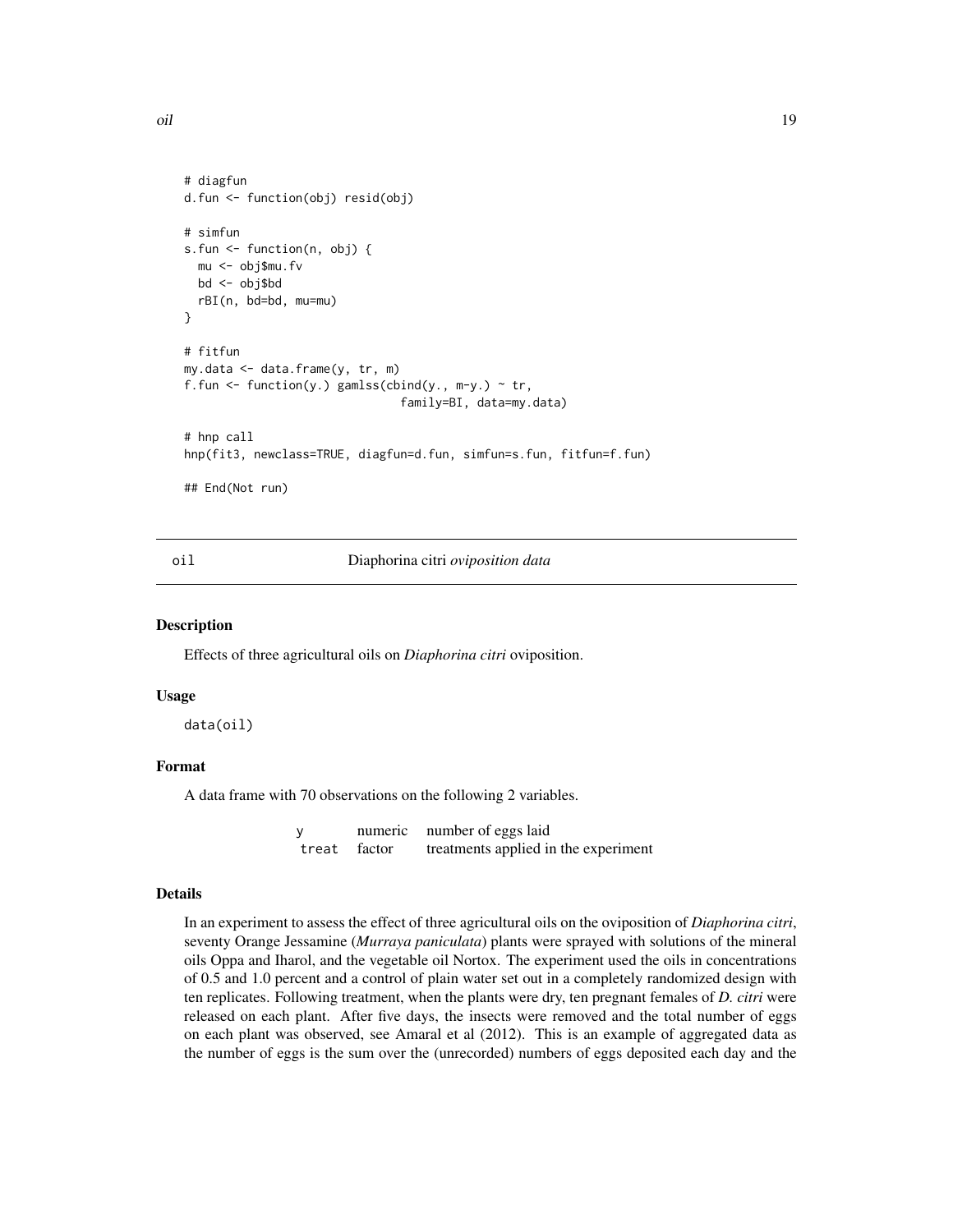possibility of day to day variation may contribute additional variability to the recorded counts.

### Source

Demétrio, C. G. B., Hinde, J. and Moral, R. A. (2014) Models for overdispersed data in entomology. In Godoy, W. A. C. and Ferreira, C. P. (Eds.) Ecological modelling applied to entomology. Springer.

### References

Amaral, F. S. A., Poltronieri, A. S., Alves, E. B., Omoto, C. (2012) Efeito de oleos agricolas no comportamento de oviposicao e viabilidade de ovos de *Diaphorina citri Kuwayama* (*Hemiptera: Psyllidae*). In: XX Simposio Internacional de Iniciacao Cientifica da Universidade de Sao Paulo, 2012, Pirassununga

```
data(oil)
# Poisson fit
model1 \leq glm(y \sim treat, family=poisson, data=oil)
anova(model1, test="Chisq")
sum(resid(model1, ty="pearson")^2)
# Quasi-Poisson fit
model2 <- glm(y ~ treat, family=quasipoisson, data=oil)
summary(model2)
anova(model2,test="F")
summary(model2)$dispersion
# Negative binomial fit
require(MASS)
model3 \leq glm.nb(y \sim treat, data=oil)
thetahat <- summary(model3)$theta
anova(model3, test="F")
# half-normal plots
par(mfrow=c(1,3),cex=1.4, cex.main=0.9)
hnp(model1,pch=4, main="(a) Poisson",
     xlab="Half-normal scores", ylab="Deviance residuals")
hnp(model2,pch=4, main="(b) Quasi-Poisson",
     xlab="Half-normal scores", ylab='')
hnp(model3,pch=4, main="(c) Negative binomial",
     xlab="Half-normal scores", ylab='')
## Not run:
# using aods3
require(aods3)
model3b <- aodml(y ~ treat, family="nb", phi.scale="inverse",
                 fixpar=list(8, 1.086148), data=oil)
hnp(model3b)
## End(Not run)
```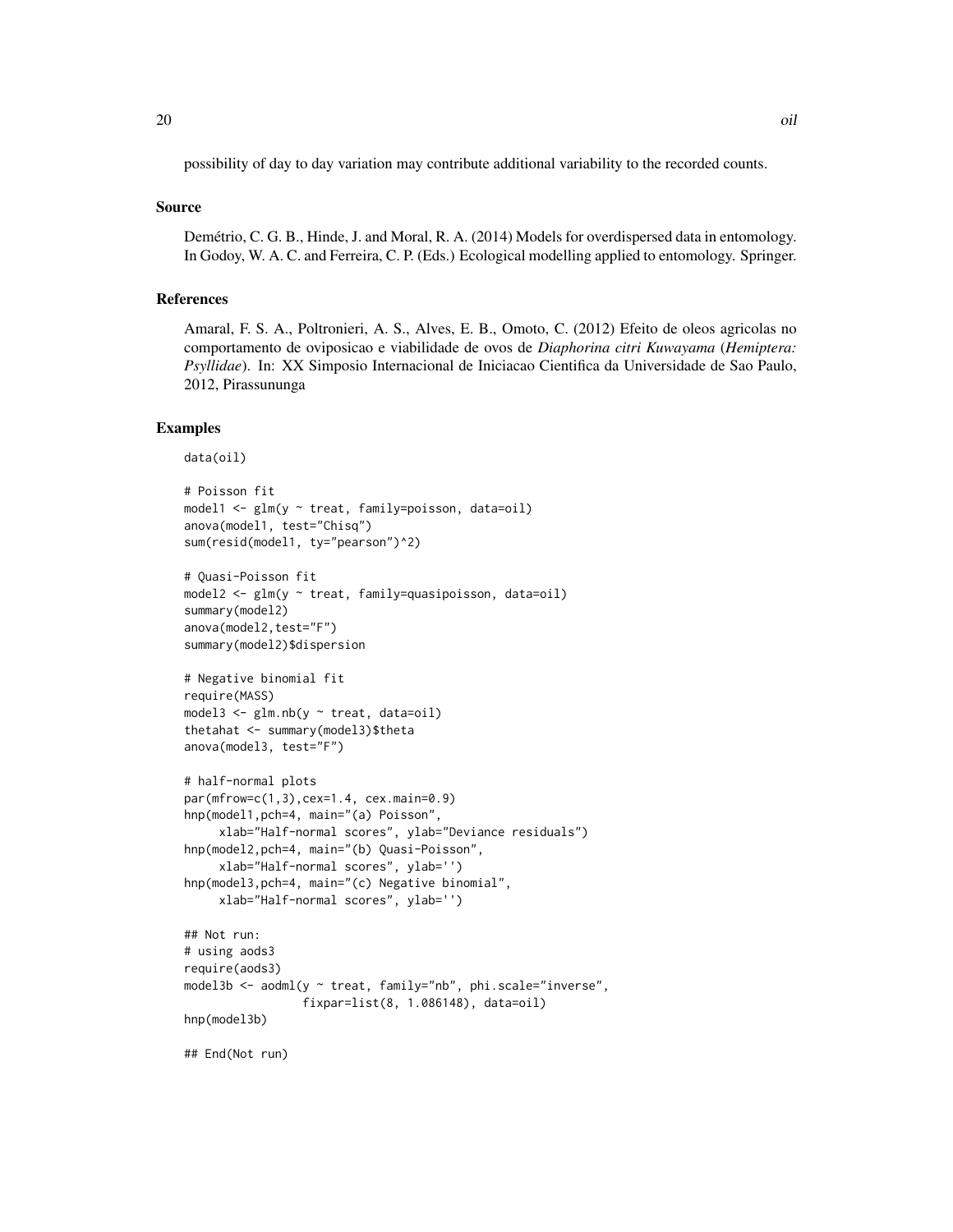#### <span id="page-20-0"></span>orange 21 and 22 and 22 and 22 and 22 and 22 and 22 and 22 and 22 and 22 and 22 and 22 and 22 and 22 and 22 and 22 and 22 and 22 and 22 and 22 and 22 and 22 and 22 and 22 and 22 and 22 and 22 and 22 and 22 and 22 and 22 an

```
## for discussion on the analysis of this data set,
## see Demetrio et al. (2014)
```
orange *Orange tissue-culture experiment data*

### Description

Number of embryos of orange variety *Caipira* produced with different sugar types.

#### Usage

data("orange")

### Format

A data frame with 150 observations on the following 4 variables.

block a factor with levels 1 2 3 4 5

sugar a factor with levels Maltose Glucose Lactose Galactose Sucrose Glycerol

dose a numeric vector

embryos a numeric vector

#### Details

To study the effect of six sugars (maltose, glucose, galactose, lactose, sucrose and glycerol) on the stimulation of somatic embryos from callus cultures, the number of embryos after approximately four weeks was observed. The experiment was set up in a completely randomized block design with five blocks and the six sugars at dose levels of 18, 37, 75, 110 and 150 mM for the first five and 6, 12, 24, 36 and 50 mM for glycerol, see Tomaz (2001). The main interest was in the dose-response relationship.

#### Source

Tomaz ML, Mendes BMJ, Filho FAM, Demetrio CGB, Jansakul N, Rodriguez APM (1997). Somatic embryogenesis in *Citrus* spp.: Carbohydrate stimulation and histodifferentiation. In Vitro Cellular & Developmental Biology - Plant, 37, 446–452.

### References

Moral, R. A., Hinde, J. and Demétrio, C. G. B. (2017) Half-normal plots and overdispersed models in R: the hnp package. Journal of Statistical Software 81(10):1-23.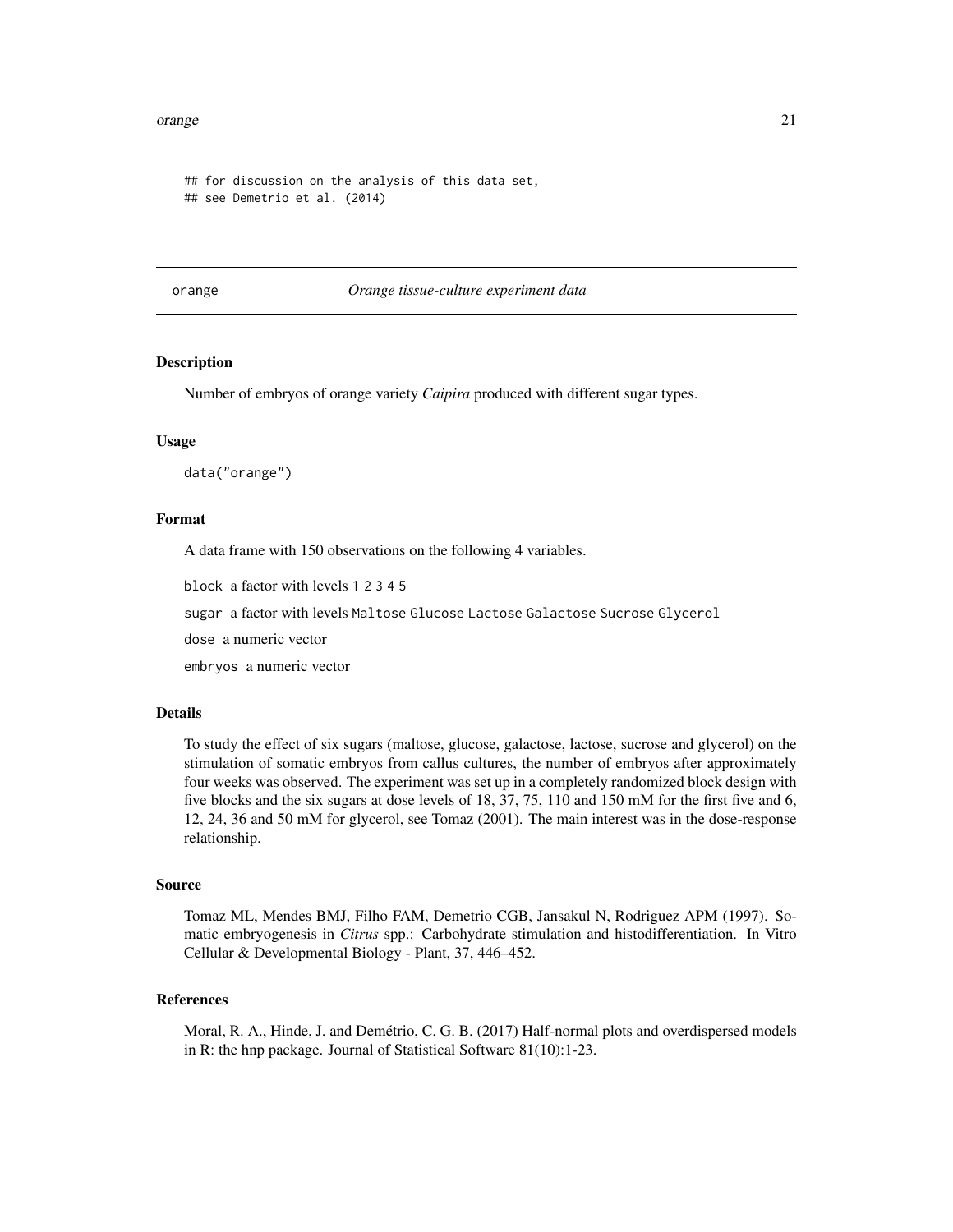### Examples

```
data(orange)
require(gamlss)
fit_nbI <- gamlss(embryos \sim block + poly(dose, 2) \star sugar,
                  family=NBII(), data=orange)
d.fun <- function(obj) resid(obj)
s.fun <- function(n, obj) {
  mu <- obj$mu.fv
  sigma <- obj$sigma.fv
  rNBII(n, mu, sigma)
}
f.fun \leq function(y.) {
  gamlss(y. \sim block + poly(dose, 2) * sugar, family=NBII(), data=orange)
}
## Not run:
hnp(fit_nbI, newclass=TRUE, diagfun=d.fun, simfun=s.fun, fitfun=f.fun)
## End(Not run)
fit_pred <- gamlss(embryos ~ poly(dose, 2) * sugar, family=NBII(), data=orange)
orange.pred <- rbind(expand.grid(sugar=levels(orange$sugar)[-6], dose=18:150),
                     expand.grid(sugar="Glycerol", dose=6:50))
orange.pred$pred <- predict(fit_pred, newdata=orange.pred, type="response")
require(latticeExtra)
trellis.par.set(strip.background=list(col="lightgrey"))
xyplot(embryos ~ dose | sugar, scales=list(relation="free"), layout=c(3,2),
       data=orange, col=1, xlab="Dose levels", ylab="Number of embryos") +
  as.layer(xyplot(pred ~ dose | sugar, type="l", col=1, data=orange.pred))
```
<span id="page-21-1"></span>

plot.hnp *Plot Method for hnp Objects*

### Description

The plot method for objects of class hnp.

#### Usage

## S3 method for class 'hnp' plot(x, cex, pch, colour, lty, lwd, type, xlab, ylab, main, legpos, legcex, ...)

<span id="page-21-0"></span>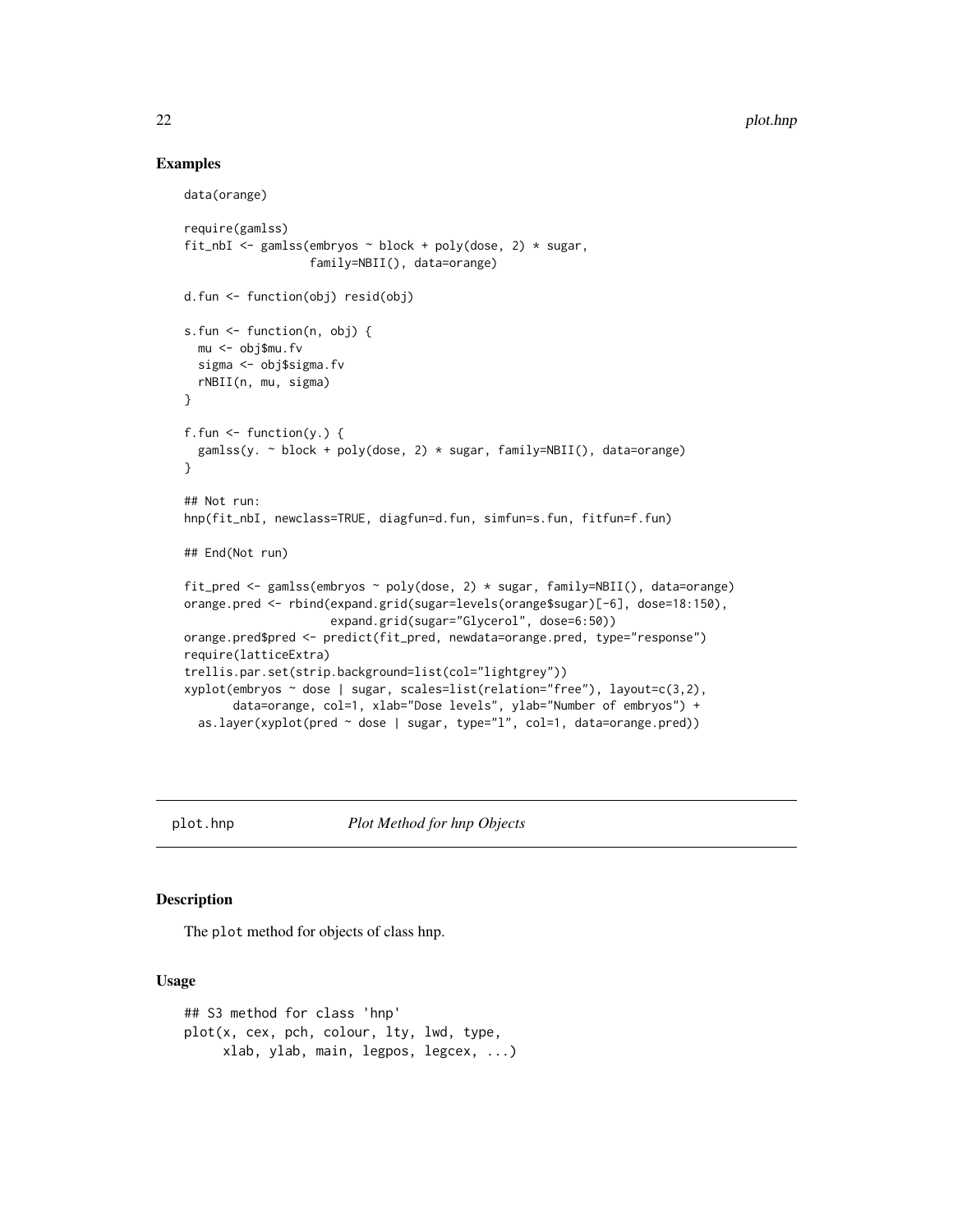#### <span id="page-22-0"></span>plot.hnp 23

### Arguments

| X        | object of class "hnp".                                                                                                                                   |  |
|----------|----------------------------------------------------------------------------------------------------------------------------------------------------------|--|
| cex      | character expansion size.                                                                                                                                |  |
| pch      | character string or vector of one character or integer for plotting characters, see<br>points.                                                           |  |
| colour   | vector of colours.                                                                                                                                       |  |
| lty      | vector of line types.                                                                                                                                    |  |
| lwd      | vector of line widths.                                                                                                                                   |  |
| type     | type of plot for each envelope band and points. Default is $c("1", "1", "1", "p").$                                                                      |  |
| xlab     | title for x axis, as in plot                                                                                                                             |  |
| ylab     | title for y axis, as in plot                                                                                                                             |  |
| main     | plot title.                                                                                                                                              |  |
| legpos   | if print.on=TRUE, represents the position where the information should be<br>printed ("topright", "topleft", "bottomright", "bottomleft"), as in legend. |  |
| legcex   | if print.on=TRUE, character expansion size of legend.                                                                                                    |  |
| $\cdots$ | extra graphical arguments passed to matplot.                                                                                                             |  |

### Value

None.

### Author(s)

Rafael A. Moral <rafael\_moral@yahoo.com.br>, John Hinde and Clarice G. B. Demétrio

### References

Moral, R. A., Hinde, J. and Demétrio, C. G. B. (2017) Half-normal plots and overdispersed models in R: the hnp package. Journal of Statistical Software 81(10):1-23.

Demétrio, C. G. B. and Hinde, J. (1997) Half-normal plots and overdispersion. GLIM Newsletter 27:19-26.

Hinde, J. and Demétrio, C. G. B. (1998) Overdispersion: models and estimation. Computational Statistics and Data Analysis 27:151-170.

Demétrio, C. G. B., Hinde, J. and Moral, R. A. (2014) Models for overdispersed data in entomology. In Godoy, W. A. C. and Ferreira, C. P. (Eds.) Ecological modelling applied to entomology. Springer.

### See Also

[hnp](#page-8-1)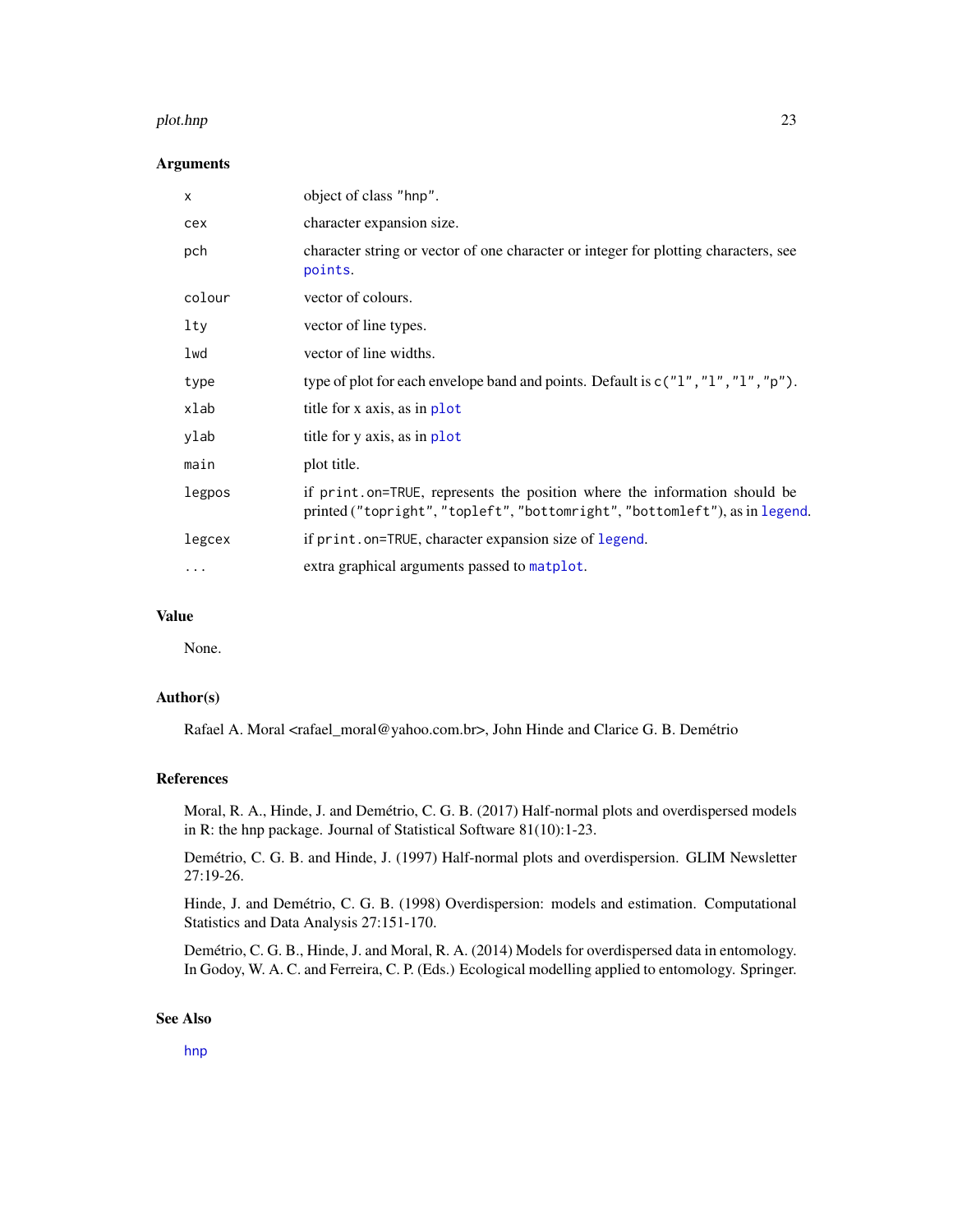### Examples

```
## Simple Poisson regression
set.seed(100)
counts <- c(rpois(5, 2), rpois(5, 4), rpois(5, 6), rpois(5, 8))
treatment \leq gl(4, 5)
fit <- glm(counts ~ treatment, family=poisson)
anova(fit, test="Chisq")
## half-normal plot
hnp(fit)
## or save it in an object and then use the plot method
my.hnp <- hnp(fit, print.on=TRUE, plot=FALSE)
plot(my.hnp)
## changing graphical parameters
plot(my.hnp, lty=2, pch=4, cex=1.2)
plot(my.hnp, lty=c(2,3,2), pch=4, cex=1.2, col=c(2,2,2,1))plot(my.hnp, main="Half-normal plot", xlab="Half-normal scores",
     ylab="Deviance residuals", legpos="bottomright")
```
<span id="page-23-1"></span>progeny Sitophilus zeamais *progeny*

#### Description

Progeny of *Sitophilus zeamais*, the maize weevil, when treated with different organic extracts

### Usage

data(progeny)

### Format

A data frame with 40 observations on the following 2 variables.

| extract factor |         | levels leaf, branch, seed and control   |
|----------------|---------|-----------------------------------------|
|                | numeric | number of emerged insects after 60 days |

#### Details

Petri dishes containing 10g of corn were treated with extracts prepared with different parts of the plant *Annona mucosa* (seeds, leaves and branches) at a concentration of 1500 mg/kg or just water (control), using a completely randomized design with 10 replicates. Then 20 *S. zeamais* adults were placed in each Petri dish and the focus is on the numbers of emerged insects (progeny) after 60 days, see Ribeiro et al (2013).

<span id="page-23-0"></span>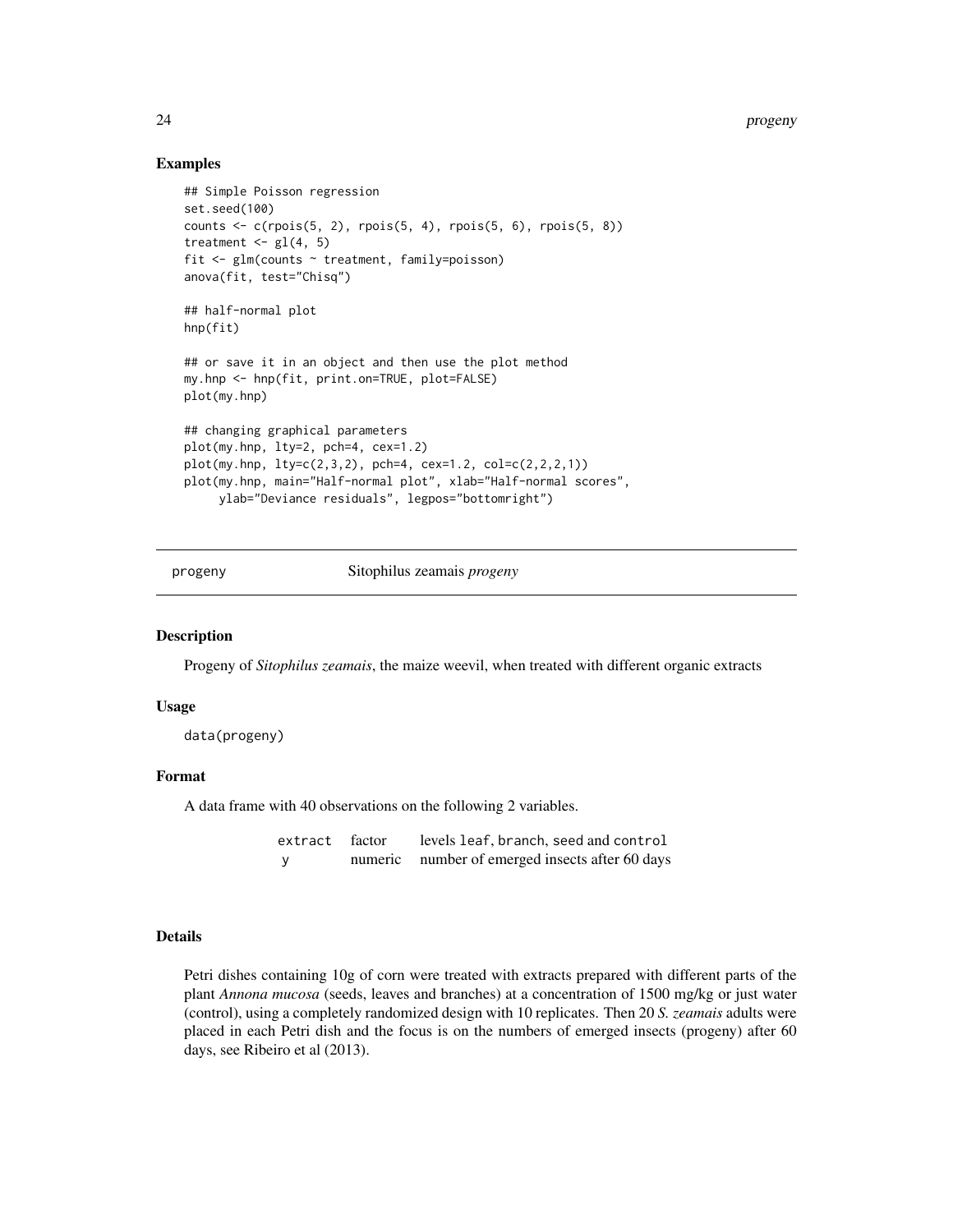#### <span id="page-24-0"></span>wolbachia 25

### Source

Demétrio, C. G. B., Hinde, J. and Moral, R. A. (2014) Models for overdispersed data in entomology. In Godoy, W. A. C. and Ferreira, C. P. (Eds.) Ecological modelling applied to entomology. Springer.

### References

Ribeiro, L. P., Vendramin, J. D., Bicalho, K. U., Andrade, M. S., Fernandes, J. B., Moral, R. A., Demétrio, C. G. B. (2013) Annona mucosa Jacq. (Annonaceae): A promising source of bioactive compounds against Sitophilus zeamais Mots. (Coleoptera: Curculionidae). J Stored Prod Res 55:6- 14

Moral, R. A., Hinde, J. and Demétrio, C. G. B. (2017) Half-normal plots and overdispersed models in R: the hnp package. Journal of Statistical Software 81(10):1-23.

```
data(progeny)
# Poisson fit
model1 <- glm(y ~ extract, family=poisson, data=progeny)
anova(model1, test="Chisq")
# Quasi-Poisson fit
model2 <- glm(y ~ extract, family=quasipoisson, data=progeny)
summary(model2)$dispersion
anova(model2, test="F")
# half-normal plots
par(mfrow=c(1,2),cex=1.4, cex.main=0.9, pty='s')
hnp(model1, pch=4, main="(a) Poisson; log-linear",
    xlab="Half-normal scores", ylab="Deviance residuals")
hnp(model2, pch=4, main="(b) Quasi-Poisson; log-linear",
    xlab="Half-normal scores", ylab="Deviance residuals")
anova(model1, test="Chisq") # Poisson model
anova(model2, test="F") # quasi-Poisson model
summary(model1) # Poisson model
summary(model2) # quasi-Poisson model
# now with factor level parameterisation
summary(update(model1,.~.-1))
summary(update(model2,.~.-1))
## for discussion on the analysis of this data set,
## see Demetrio et al. (2014)
```
<span id="page-24-1"></span>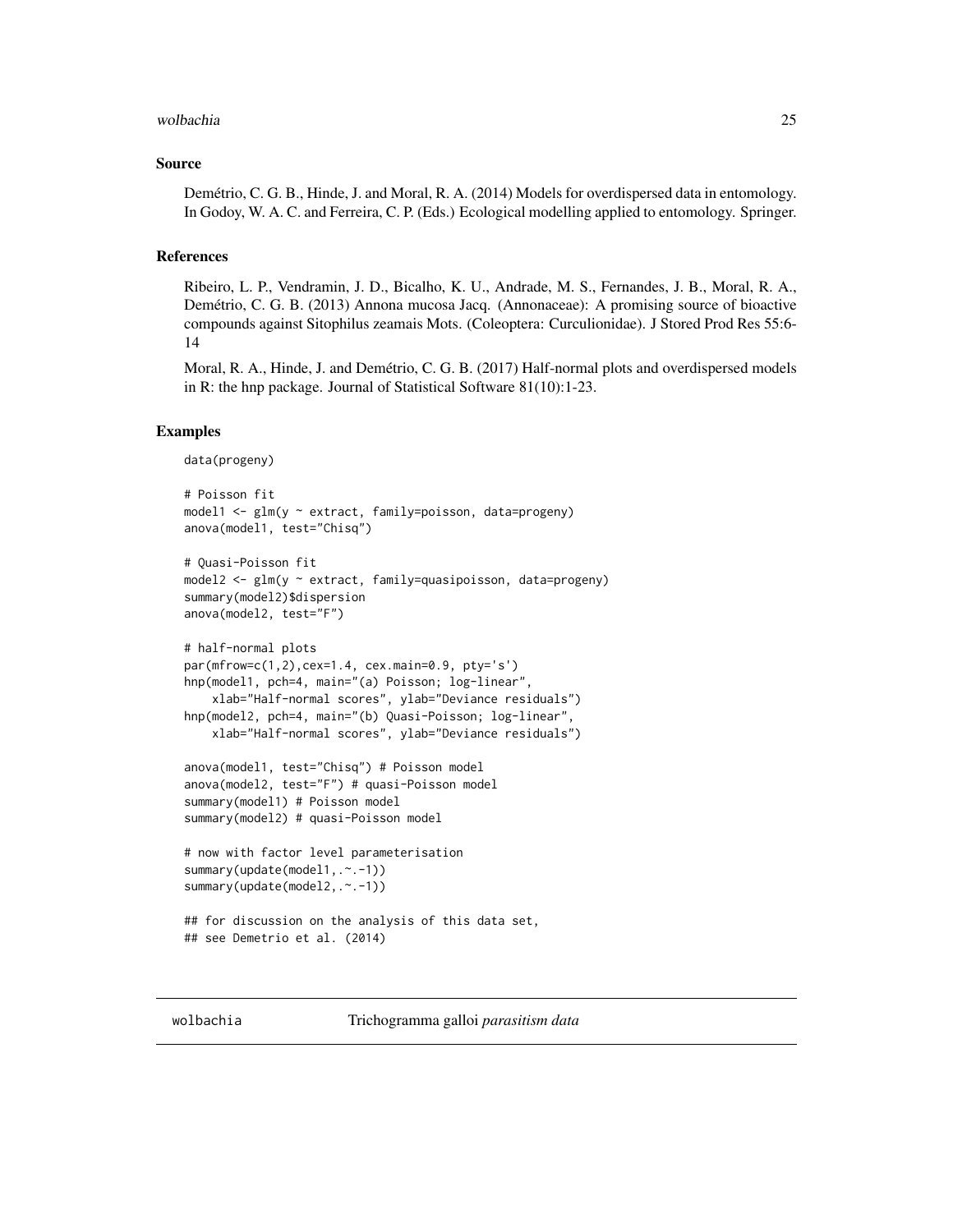### Description

Viability of *Trichogramma galloi*, a parasitoid wasp, when infected with *Wolbachia*, a bacteria known to change its reproductive aspects.

#### Usage

data(wolbachia)

### Format

A data frame with 106 observations on the following 3 variables.

| <b>V</b> | numeric; number of eggs with an orifice                                                      |
|----------|----------------------------------------------------------------------------------------------|
| m        | numeric; total number of parasitised eggs                                                    |
| treat    | a factor with levels $m+f+$ , $m+f-$ , $f+$ , $m-f-$ and $f-$ ,                              |
|          | where m stands for male, f stands for female, $+$ means infected and $-$ means non-infected; |
|          | f+ and f- represent virgin infected and non-infected females, respectively.                  |

### Details

The bacteria *Wolbachia* is commonly found in various insect species and has the ability to change reproductive aspects of its host. When it infects the wasp *Trichogramma galloi* it is known to induce thelythokous parthenogenesis, i.e., only females are produced from unfertilized eggs. Souza (2011) conducted an experiment to assess the effects of *Wolbachia* on the viability of *T. galloi* eggs. Around 100 *Diatraea saccharalis* eggs (the host) were offered to infected (+) or non-infected (-) parasitoid couples or virgin females every day until the death of the female. The parasitised eggs, easily identifiable because they become dark, were then kept on moist filter paper for twenty days when counts were then made of the number of eggs that had an orifice, which meant that an adult parasitoid had emerged and thus the parasitoid was viable.

### Source

Demétrio, C. G. B., Hinde, J. and Moral, R. A. (2014) Models for overdispersed data in entomology. In Godoy, W. A. C. and Ferreira, C. P. (Eds.) Ecological modelling applied to entomology. Springer.

#### References

Souza, A. R. (2011) A interacao *Wolbachia* - *Trichogramma galloi Zucchi*, 1988 (*Hymenoptera: Trichogrammatidae*). Master's dissertation, ESALQ-USP

```
data(wolbachia)
# Binomial fit
model1 <- glm(cbind(y, m-y) ~ treat, family=binomial, data=wolbachia)
anova(model1, test="Chisq")
# Quasi-binomial fit
model2 <- glm(cbind(y, m-y) ~ treat, family=quasibinomial, data=wolbachia)
```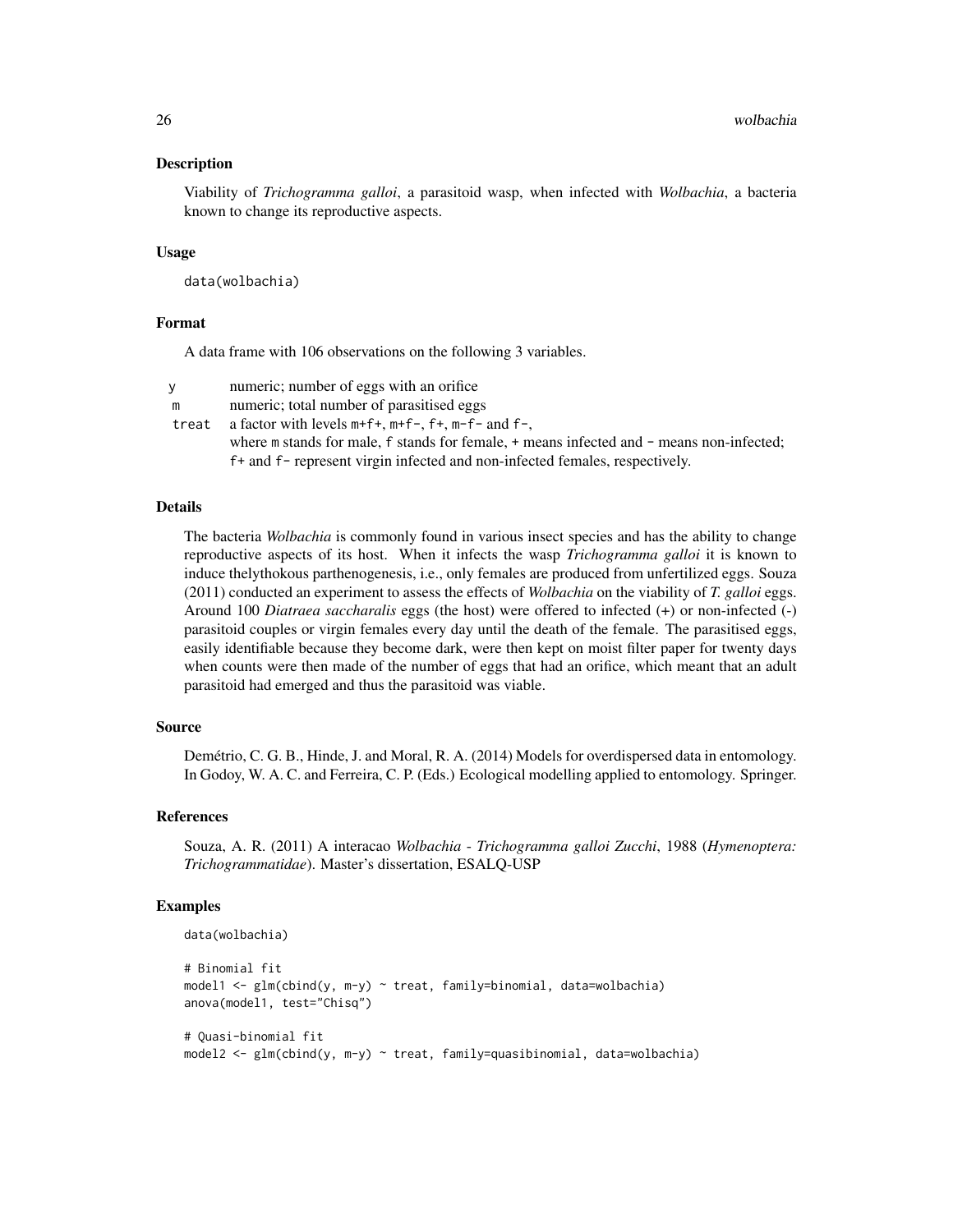#### wolbachia 27

```
summary(model2)
anova(model2,test="F")
## half normal plots
par(mfrow=c(1,2),cex=1.2, cex.main=1.1)
hnp(model1, print=TRUE, pch=4, main="(a) Binomial",
    xlab="Half-normal scores", ylab="Deviance residuals")
hnp(model2, print=TRUE, pch=4, main="(b) Quasi-binomial",
   xlab="Half-normal scores", ylab='')
## Not run:
# Beta-binomial fit
### using package aods3
require(aods3)
model3 <- aodml(cbind(y, m-y) ~ treat, family='bb', data=wolbachia)
hnp(model3, print=TRUE, pch=4,
    xlab="Half-normal scores", ylab='Deviance residuals')
### using package VGAM
require(VGAM)
model3a <- vglm(cbind(y, m-y) ~ treat, family=betabinomial,
                data=wolbachia)
summary(model3a)
1/(1+exp(-coef(model3a)[2])) # phi estimate
hnp(model3a, data=wolbachia)
## End(Not run)
## for discussion on the analysis of this data set,
## see Demetrio et al. (2014)
```